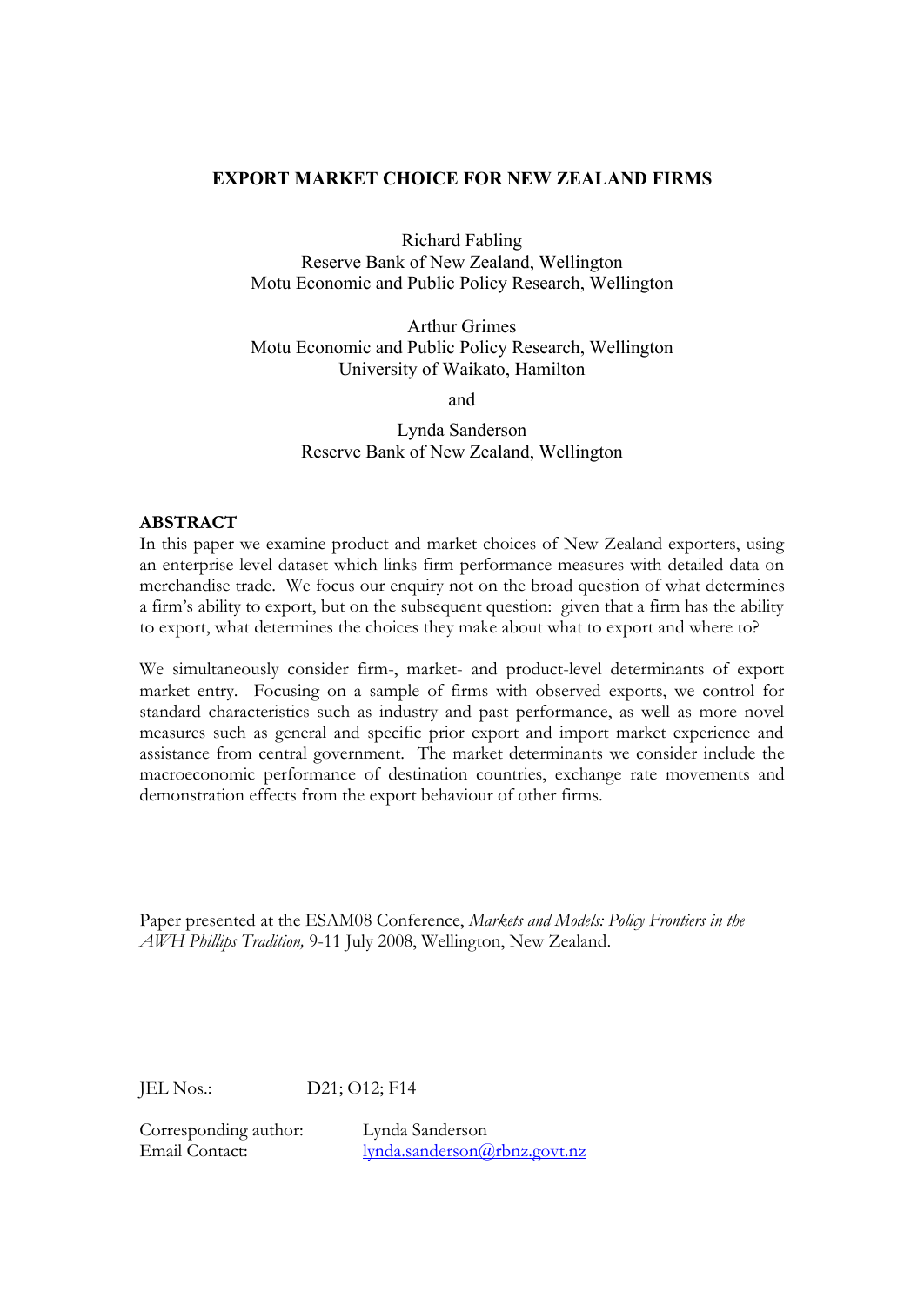# **Disclaimer**

This research was undertaken while Richard Fabling and Lynda Sanderson were on secondment to Statistics New Zealand. The opinions, findings, recommendations and conclusions expressed in this report are those of the authors. Statistics NZ, the Reserve Bank of New Zealand, Motu and the University of Waikato take no responsibility for any omissions or errors in the information contained here.

Access to the data used in this study was provided by Statistics NZ in accordance with security and confidentiality provisions of the Statistics Act 1975. Only people authorised by the Statistics Act 1975 are allowed to see data about a particular, business or organization. The results in this paper have been confidentialised to protect individual businesses from identification.

The results are based in part on tax data supplied by Inland Revenue to Statistics NZ under the Tax Administration Act 1994. This tax data must be used only for statistical purposes, and no individual information is published or disclosed in any other form, or provided back to Inland Revenue for administrative or regulatory purposes. Any person who had access to the unit-record data has certified that they have been shown, have read and have understood section 81 of the Tax Administration Act 1994, which relates to privacy and confidentiality. Any discussion of data limitations or weaknesses is not related to the data's ability to support Inland Revenue's core operational requirements.

Statistics NZ protocols were applied to the data sourced from the New Zealand Customs Service; the Foundation for Research, Science and Technology; New Zealand Trade and Enterprise; and Te Puni Kokiri. Any discussion of data limitations is not related to the data's ability to support these government agencies' core operational requirements.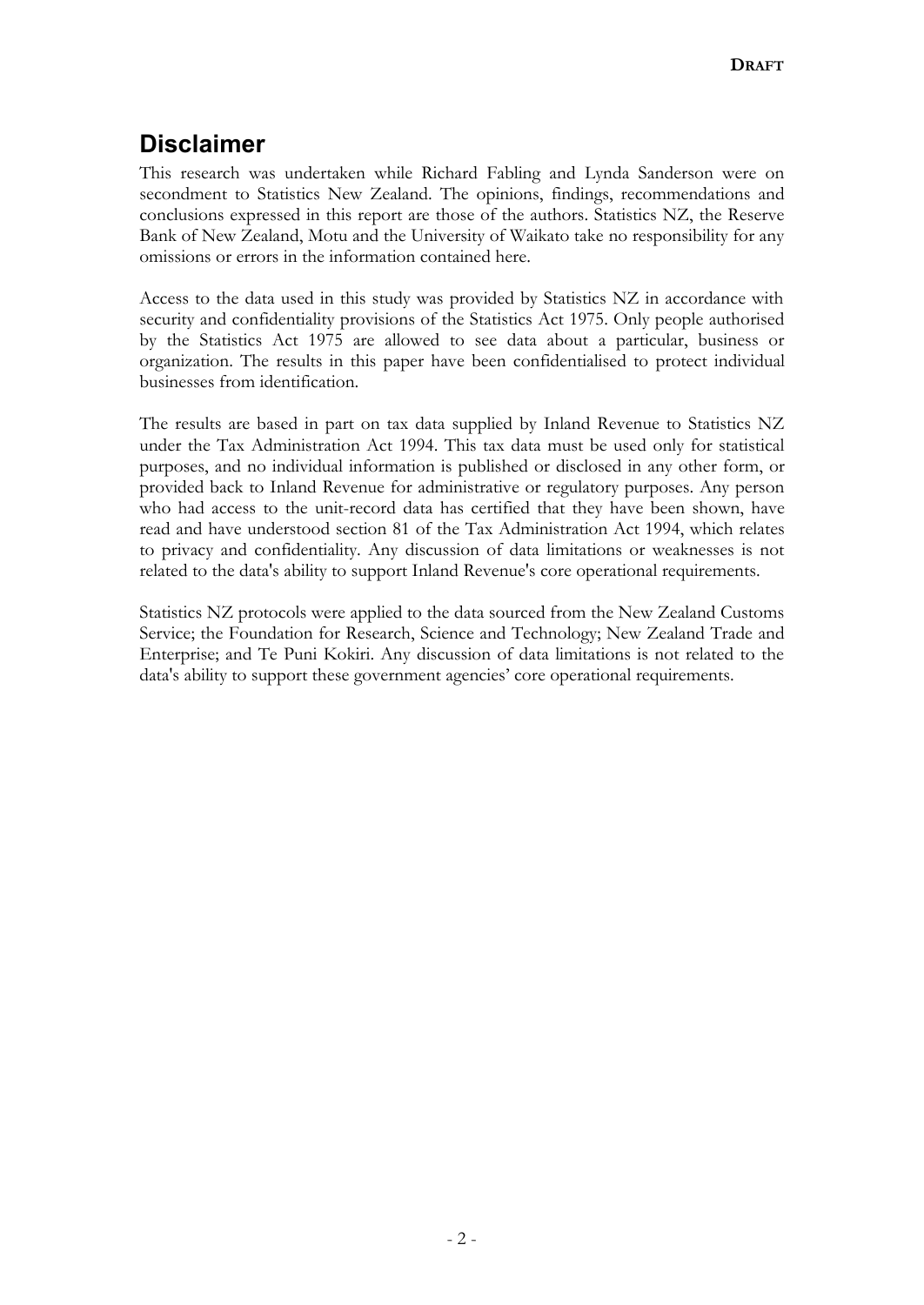# **1 Motivation**

 $\overline{a}$ 

Governments around the world provide significant support to assist firms in extending their offshore market reach. These range from foundational activities that aim to reduce tariffs and non-tariff barriers imposed by potential trading partners, to more targeted firm-specific assistance including the provision of training, financial support and market research activities. Similarly, any effect that national governments have on macroeconomic conditions (for example through the application of monetary policy) may also impact on the incentives firms face in expanding their activities offshore. One of the core arguments for such intervention is that although expansion into offshore markets is fundamentally good for firms (and for the economy as a whole), allowing them to expand and increase their revenues and profitability, in the short run firms face significant sunk costs and substantial risks from export market entry which may prevent them from exporting.

While the international literature provides broad support for the assumption that sunk costs influence firms' decisions about entering offshore markets, to date this research area has focused on firms' initial entry decision. We focus our enquiry not on the broad question of what determines a firm's ability to export, but on the subsequent question: given that a firm has the ability to export, what determines the choices they make about what to export and where to? A better understanding of the behaviour of exporting firms is particularly valuable because most growth in aggregate export earnings in New Zealand comes from *incumbent* exporters. Between 1996 and 2005, 90 percent of aggregate export value and almost 70 percent of aggregate export growth was generated by incumbents (Fabling and Sanderson 2008).

In particular, we look at the determinants of entry into new exporting relationships, defined at the level of a specific product exported to a specific destination. Many of the same arguments which can be called upon to justify assisting firms into exporting for the first time also apply to subsequent entries. By extending into new markets and new products, existing exporters can both raise their overall export sales and also diversify the sources of their offshore earnings, making them more resilient to product- or marketspecific shocks. To the extent that firms can improve their performance through learning from international competitors and consumers,<sup>1</sup> spreading their export activities across several markets should, in principle, provide greater opportunities for learning-byexporting than focusing on a single product-market relationship.

The case for sunk entry costs is equally persuasive for subsequent entries. Every geographic or product market provides new challenges for firms – setting up distributions networks, coming to grips with new consumer preferences and the vagaries of government regulations. However, firms may become more adept at handling these challenges over time, building up market specific knowledge and networks as they gain international experience.

To investigate whether firms' export activity, and government efforts to promote this, are likely to be self-sustaining, we look at whether firms' past experience of exporting influences the choices they make about entry to new trade relationships – does an existing trade relationship with a given country tend to increase the probability that new

<sup>1</sup> The jury remains very much out on whether there is any evidence for these 'learning-by-exporting' effects.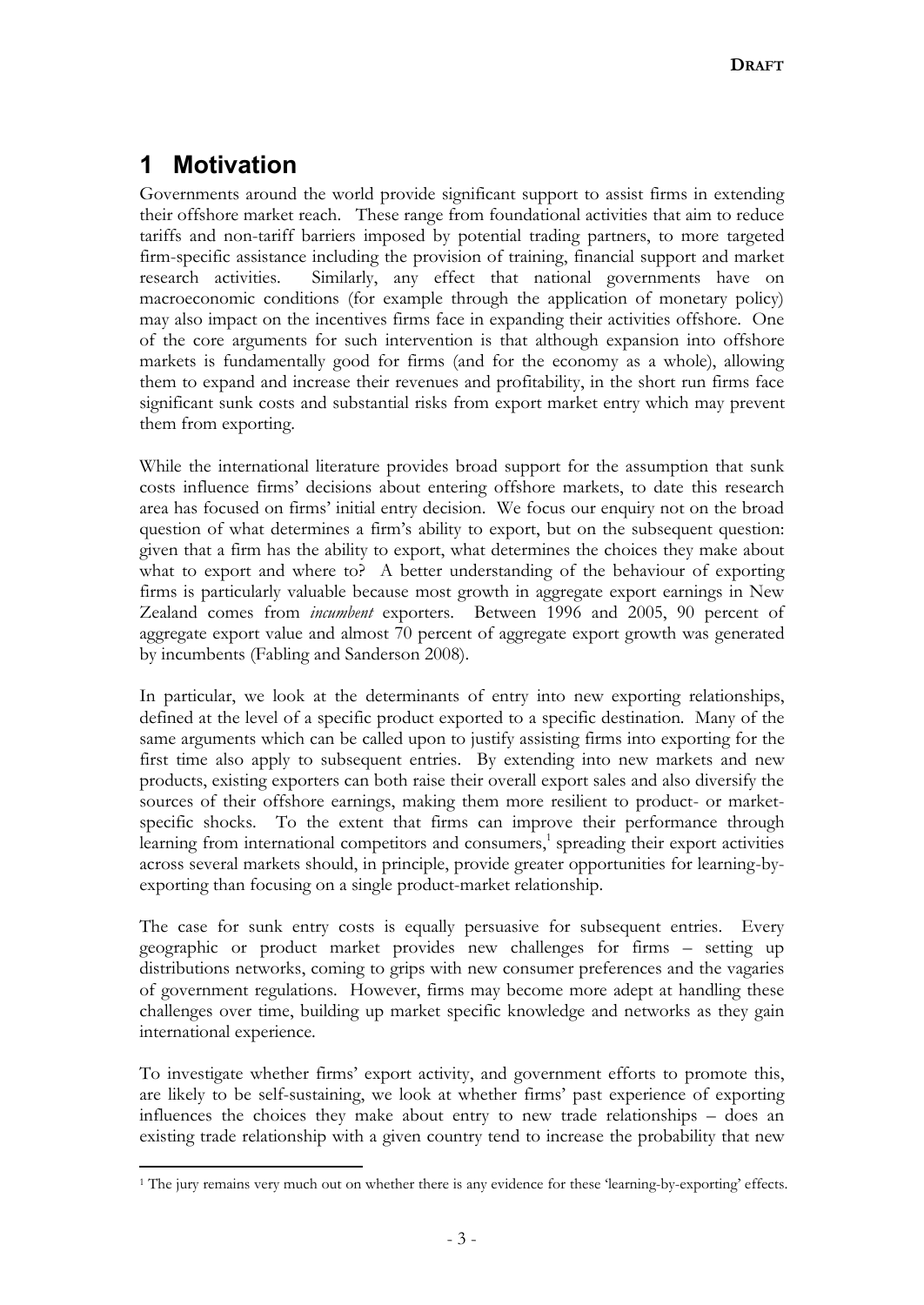products will be exported to that country? Once a firm has exported a product to one country, is it more likely to send the same product to other destinations? Further, we consider whether helping one firm to reach a new export market will tend to create spillover benefits to other firms by providing an example which they can follow. Finally, we look specifically at the receipt of export development assistance, and consider whether these government programmes are successful in promoting new trade relationships.

These questions are examined using an enterprise level dataset of New Zealand firms which links firm performance measures with detailed data on merchandise exports. In examining export market entry we simultaneously consider characteristics of the exporting firm and the wider economic environment. Existing research on the determinants of exporting has reached a broad conclusion that the decision to export is generally associated with a higher level of ex-ante productivity – high performing firms self-select into exporting.<sup>2</sup> We include firm level performance variables to control for this, but also add in variables which reflect the incentives to enter specific markets, such as the size, wealth and openness of potential trade partners and the relative exchange rate. We also add a number of variables which reflect differences in the sunk costs of entry into new trade relationships, including the firm's own history of international engagement and the potential for demonstration effects from other exporting firms.

Section 2 describes our conceptual model, drawing on existing literature on initial export market entry. Section 3 outlines our data source and sampling strategy, and defines our right-hand-side variables. Section 4 provides more detail of our explanatory variables and outlines our *a priori* expectations. Section 5 discusses the empirical results and Section 6 concludes.

## **2 Conceptual Framework**

Our model considers the probability of entry into specific trade relationships. A relationship is defined as a firm exporting a specific product to a specific destination. As such, a new entry may involve the export of an existing product to a new market, a new product to an existing market, a new product to a new market or a new combination of existing products and markets.

Exporting firms incur a number of costs beyond those they experience in their domestic market. Some of these are variable costs, including transport and insurance and tariffs, which lower the value of each unit of exports to the firm. In addition firms face a number of fixed costs associated with entry into new markets. These largely reflect information costs, such as market research to learn about the structure of demand in a foreign market, setting up distribution networks, and learning about the regulations and institutional requirements of a foreign market. The fixed costs of export market entry are generally expected to be significant relative to the marginal costs of shipping etc.

Although geographical market entry costs are likely to predominate, firms also incur costs from entry into new product markets. These include the direct costs of developing a new product but also many costs associated with market entry, such as identifying market demands and tailoring the firm's marketing strategy to encompass the new product.

 $\overline{a}$ 

<sup>2</sup> See, for example, Wagner (2007) for a review of the literature.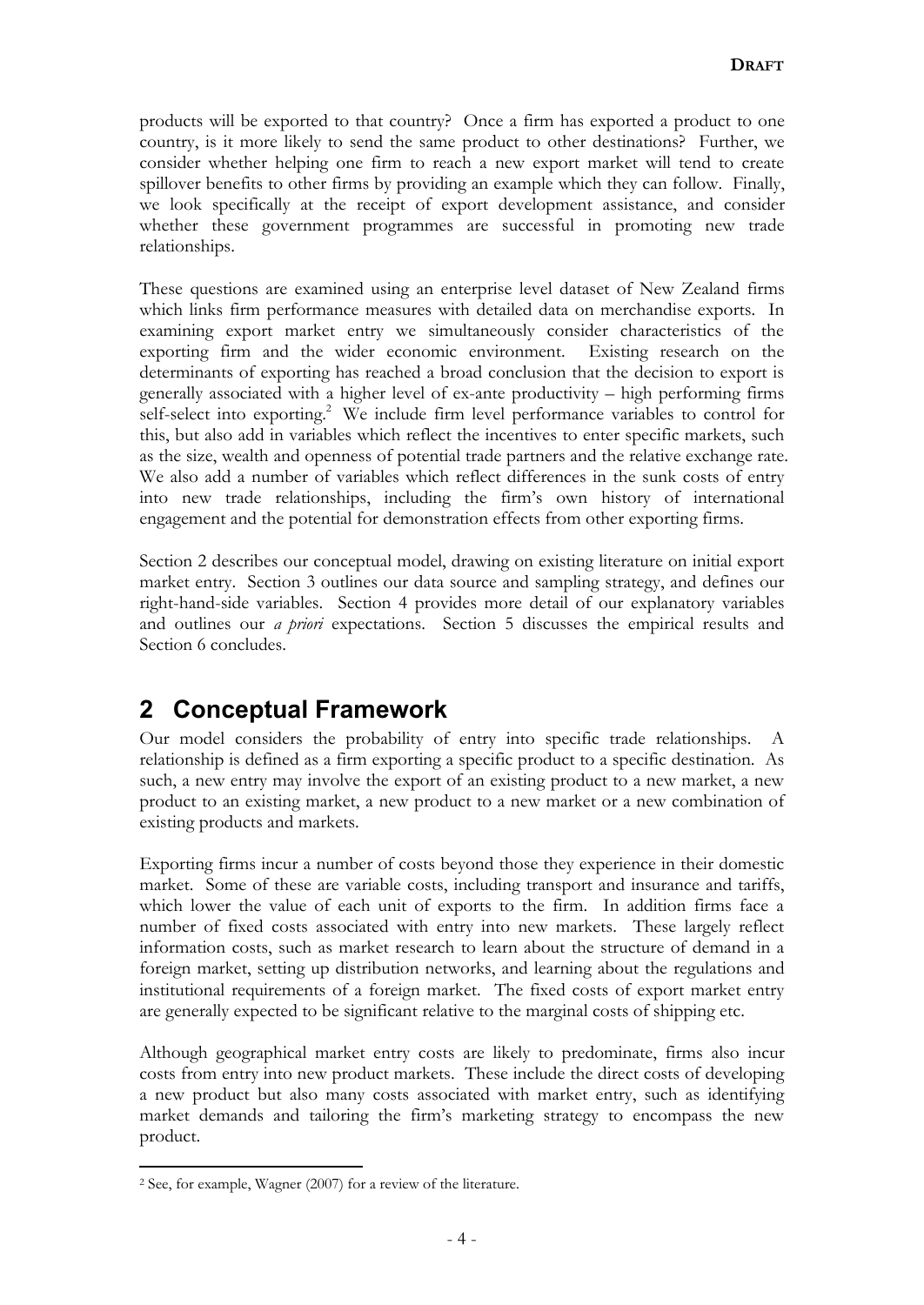The assumption of sunk market entry costs suggests a number of testable hypotheses, many of which have been addressed in the literature to date. Here, we recap those hypotheses associated with initial export entry and extend them to cover entry into additional markets and products and to focus on the benefits of different potential export markets.

The basic equation we consider is the export decision equation from the model developed by Clerides et al (1998). According to this model, firms export whenever:

$$
p^{f}(c_{t}, z_{t}^{f}) - M_{t} + d[E_{t}(V_{t+1} | y_{t} = 1) - E_{t}(V_{t+1} | y_{t} = 0)] \geq F(1 - y_{t-1}),
$$
\n(1)

where:

- $y_t$  is a dummy variable indicating whether a firm exports in the current period ( $y_t = 1$ ), or not  $(y_t = 0);$
- *p f*  $t \cdot f$  $(c_t, z_t^f)$  is the profit available from foreign markets, given marginal cost  $c_t$  (assumed to be constant across units within any given time period) and the current conditions in foreign markets  $z_t^f$ ;
- $M<sub>t</sub>$  is the per period fixed cost of being an exporter (eg costs of dealing with Customs and other intermediaries);
- $d[E_t(V_{t+1}|y_t = 1) E_t(V_{t+1}|y_t = 0)]$  is the expected future value in the next period, conditional on being an exporter in the current period  $(y_t = 1)$ , less the expected future value in the next period conditional on *not* being an exporter in the current period  $(y_t = 0)$ , all discounted by the one-period discount factor  $\delta$ ;
- and *F* is the fixed cost of market entry, incurred only when the firm was not exporting in the previous period  $(y_{t-1} = 0)$ .

In the words of Clerides *et al* (1998) "incumbent exporters continue to export whenever current net operating profits plus the expected discounted future payoff from remaining in exporting is positive, and non-exporters begin to export whenever this sum, net of start-up costs, is positive. Expected future payoffs include the value of avoiding start-up costs next period *and* any positive learning effects that accrue from foreign market experience."

Clerides *et al* then go on to focus on the nature and impact of potential learning effects from exporting on overall firm performance. We instead focus on the component parts which make up the export decision. Due to our focus on export relationships, rather than a simple binary decision of whether or not to export, the first addition to this model would be to add country and product subscripts to each of the relevant variables. That is, we must differentiate between the costs and benefits of entry to each potential geographic market, and for each potential export product. While we leave open the possibility of learning effects which impact on marginal production costs, we focus on the potential for learning to impact on the fixed costs of market entry in future.

Consider first the situation of firms deciding whether to export for the first time, and incumbent exporters deciding whether to enter a new product or geographic market. For non-exporters, this decision is effectively identical to that proposed by Clerides et al, with the addition that firms must choose which market(s) is likely to provide the best returns and, for multi-product firms, whether to export all or only part of their range. Each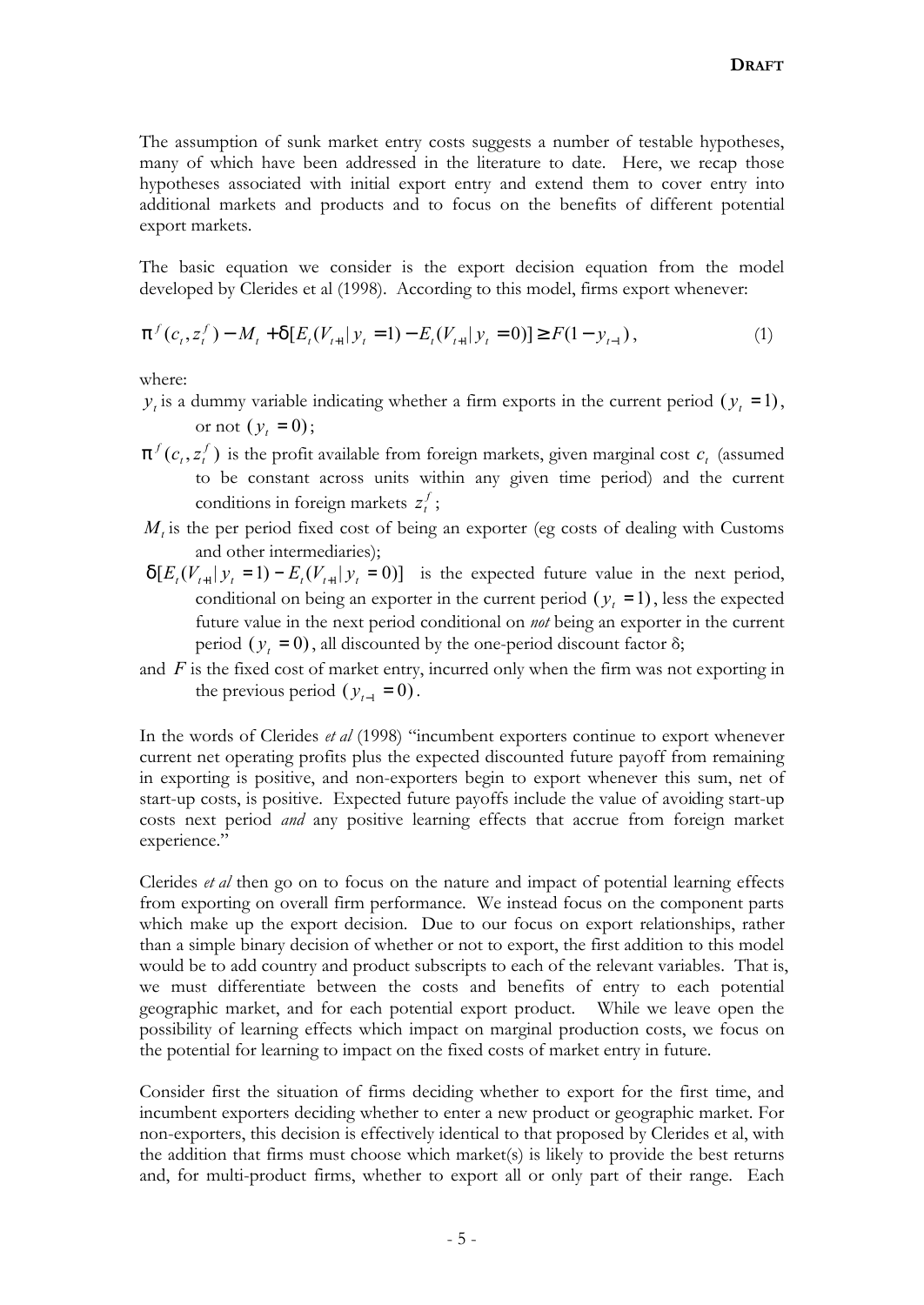geographic or product market entry involves additional fixed costs (identifying market demands and adapting products accordingly, setting up distribution networks, marketing for additional products etc). However, when there are shared costs between different geographic and product markets, firms may be able to gain economies of scope by entering into multiple relationships. For example, by exporting multiple products to a single country firms incur additional development and marketing costs for each new product but can spread the costs of learning about demand structure and institutions of that country across a wider range of goods.

We explicitly allow for learning effects by including indicators of firms' past history of international engagement. A range of studies have shown the importance of past export experience in determining today's export activity.<sup>3</sup> In examining each potential entry to a new relationship (a specific product to a specific country), we look at whether the firm has previously exported other goods to the same country, or the same product to other countries. We allow for learning effects to fade over time by modelling these effects as the inverse length of time since a firm last dealt with that product or country. Our expectation is that firms which have exported to a country more recently will be more likely to enter with new products as the networks and connections which a firm builds up through exporting will begin to weaken over time, while market demand and institutional factors may also change, requiring new research and development.

Clearly exporting is not the only way in which firms may learn about other potential markets. Other forms of engagement such as FDI, joint ventures, offshore production and direct imports also build firms' knowledge of and experience dealing with international markets. Our dataset provides some indications of these alternative forms of international engagement (though not a comprehensive set of measures). We therefore add to our set of export history variables a similar set of import history variables (eg. has this firm *imported* from this country before?) and an indicator of foreign ownership.

As well as learning by experience, firms may also be able to learn from the experiences of others. Demonstration effects are posited to occur in two ways. By observing those around them, firms may be able to mitigate the risks associated with market entry. Hausmann and Rodrik (2003) discuss the role of demonstration effects in allowing firms to recognize market opportunities. In their model, entrepreneurial behaviour is limited by the inherent risks associated with such behaviour. By observing other firms' entrepreneurial efforts additional firms can recognize potential product and market opportunities. In the export sense, firms may observe their competitors moving into new markets and recognize that there may also be a market for their own products, allowing them to better choose markets and reduce the risks associated with market entry.

At the same time, demonstration effects may help firms to directly reduce the costs of market entry. If they have contact with others working in the same market, firms may have easier access to information and networks needed to smooth their entry into a new market. To capture potential demonstration effects from other firms, we include the proportion of manufacturing firms which have entered a given relationship in the past 12 months.

 $\overline{a}$ 

<sup>3</sup> See, for example, Greenaway and Kneller (2004b), Bernard and Wagner (2001), Campa (2004).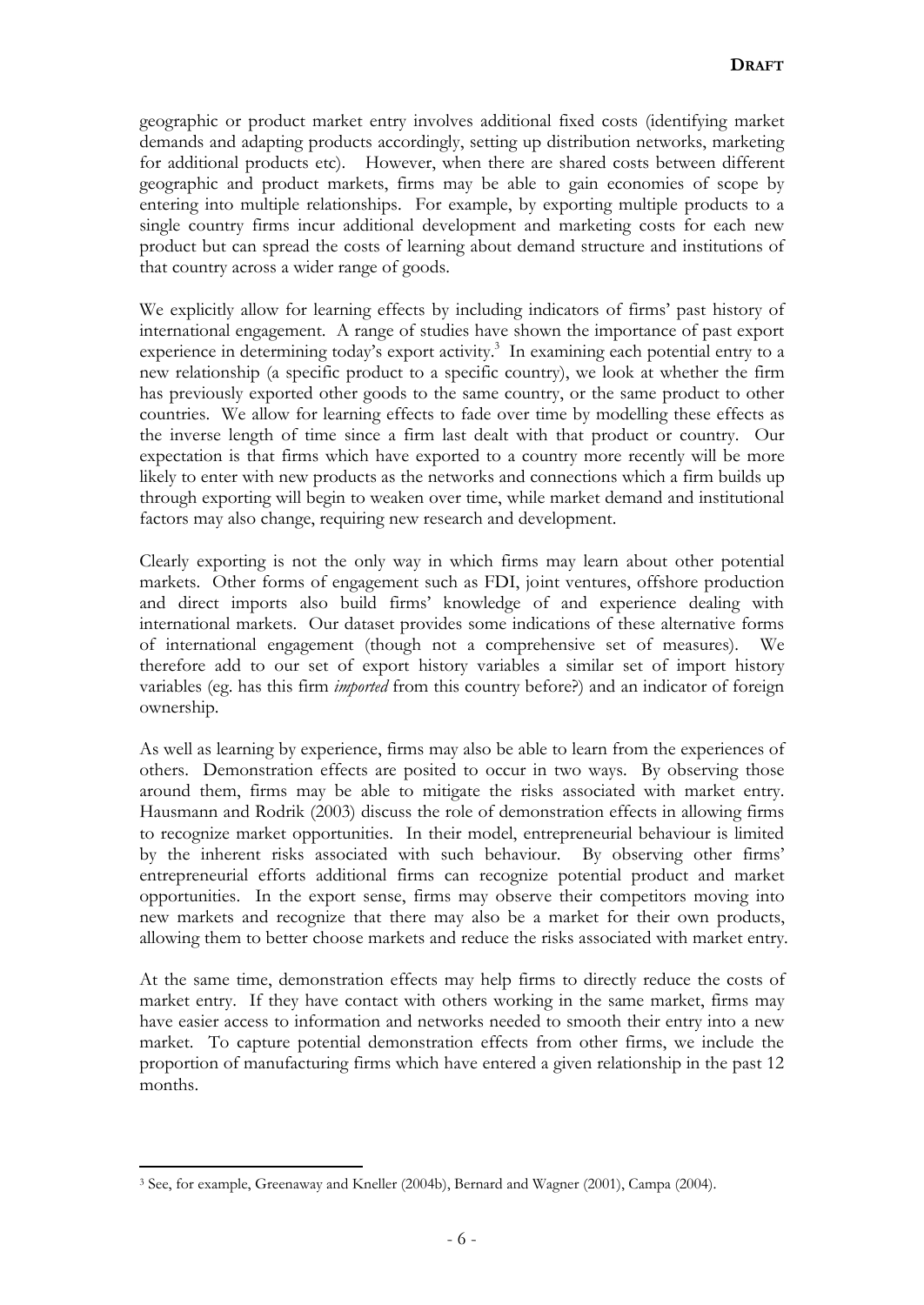Research looking at firms' overall export propensity (the probability of entering their first export relationship) has tended to find little evidence for export demonstration effects,<sup>4</sup> though there have been some exceptions. For example, Greenaway and Kneller (2004) find consistently positive export propensity spillovers, and that a large number of new entries to the export market have a greater effect than a high concentration of existing exporters.

Market entry costs are only one side of the equation. To reflect the benefit side of the firms' implicit cost-benefit calculation, we include indicators of foreign market demand, including population, GDP, import intensity and relative exchange rates. We also allow for export entry to be a response to domestic conditions. Early studies of New Zealand export supply behaviour found that changes in manufacturing exports could be explained in a large part by domestic GDP - when domestic incomes were low, exports rose as firms sought new outlets for their output (Tweedie and Spencer, 1981; Morgan, 1977).<sup>5</sup> We include the change in New Zealand GDP as an indicator for domestic demand conditions.

Finally, as noted above, governments the world over provide a wide range of services designed to assist firms to break into new export markets or to increase their current exports. New Zealand is no different in this respect. While our key focus has been on the extent to which initial entry encourages further expansion of markets, we also wish to consider whether the direct involvement of government plays any part in firms' ability to enter new markets. We consider two types of government assistance: export development assistance (services and grants specifically designed to aid firms in their efforts to internationalise); and capability building programmes, including subsidies for R&D and training.

It has been widely recognised that pre-existing capabilities are a key factor determining firms' ability to export. Therefore while we might expect export development grants to have a larger or more immediate relationship to firms' export activities, we may also find a relationship between more general capability building assistance and later international activities.

# **3 Data**

The key data source used in this paper is the prototype Longitudinal Business Database (LBD), developed by Statistics New Zealand (SNZ). This database contains longitudinal administrative and survey data on all 'economically significant' firms in the New Zealand economy.<sup>6</sup> The data covers approximately 750,000 private-for-profit firms over 7 years (2000-2006), with around 450,000 to 500,000 active firms in any given year.

The core elements of the LBD consist of SNZ's Longitudinal Business Frame (LBF), which provides information on employment, areas of industrial activity, location and ownership; administrative data from the Inland Revenue Department (IRD) including goods and services (GST) returns, financial accounts (IR10), and company tax returns (IR4); information on employers, employees and wages aggregated to the firm level from

 $\overline{a}$ <sup>4</sup> See, for example, Aitken, Hanson and Harrison (1997), Bernard and Jensen (2004).

<sup>&</sup>lt;sup>5</sup> Note that these reports were completed before the economic reforms of the 1980s and the relationships may have changed dramatically since that time. To our knowledge, this type of analysis has not been performed for New Zealand since the reforms.

<sup>6</sup> The threshold for economic significance is currently set at an annual turnover of NZ\$40,000, being the threshold at which firms must file a Goods and Services Tax (GST) return.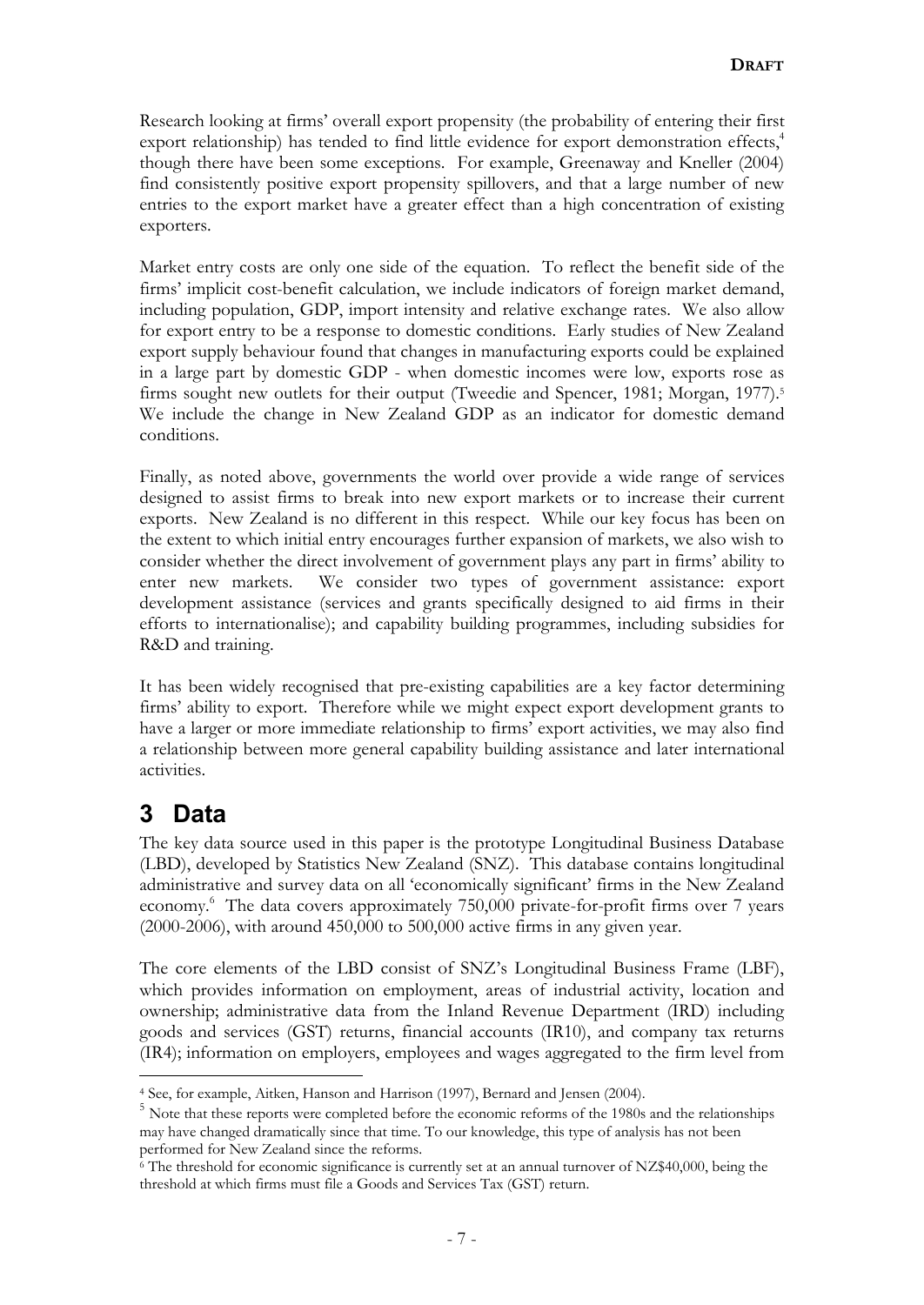the Linked Employer-Employee Dataset (LEED); and shipment level merchandise trade data provided by the New Zealand Customs Service (Customs). 7 In addition to the core administrative data, a number of additional data sources have been linked to the LBD, including several surveys administered by SNZ and details of firms' participation in assistance programmes provided by five government agencies.<sup>8</sup>

Data in the LBD is provided at the enterprise level. An *enterprise* is defined as a business or service entity operating in New Zealand. While each enterprise represents a distinct legal unit, not all enterprises operate independently from others. The LBF records information about ownership, including the relationship between parent and subsidiary enterprises. Initial examination of trade and financial performance data suggests blurring of the roles of individual enterprises within groups sharing a common group-top enterprise. For example, exports sometimes appear to shift between enterprises within the group, due to a change in the role of group members. Most notably, we see evidence of merchandise exports being attributed to enterprises in industries such as finance and insurance, or business services, which we would not normally expect to have significant merchandise export potential. In order to correct for this apparent misallocation of export activity to the 'head-office' and business services enterprises, we aggregate our data to the group level.<sup>9</sup> Table 1 shows the implications of this aggregation for the number and size distribution of 'firms' in the economy in 2001. While most enterprises operate independently, those which are part of group structures are larger than the average independent firm. As such, while there are relatively few groups they account for a substantial proportion of total employment and value-added. From this point on we will use the word *firm* to mean both independent enterprises and the aggregated groups of enterprises.

In this paper we restrict our attention to a subset of the firms in the LBD. Due to our focus on export market choices we restrict our sample to only include those firms with a revealed ability to export. Our sample therefore includes firms which meet the following criteria:

- private-for-profit firms located in New Zealand, excluding those in government administration and defence
- firms which have ever been predominantly classified to manufacturing industries
- firms which are active in all 7 years of the  $LBD^{10}$

firms which have observable merchandise exports over the period 2000 to 2006. These restrictions reduce our sample to 3921 firms in each year. This sampling strategy will tend to bias our sample towards high-performing firms, as these firms will be more

 $\overline{a}$ <sup>7</sup> Detailed information about the LBD is provided in Statistics New Zealand (2007) "Improved Business Understanding via Longitudinal Database Development (IBULDD): Potential Outputs from the Longitudinal Business Database", Statistics New Zealand, Wellington; and Fabling, R., A. Grimes, L. Sanderson and P. Stevens (2008) "Some Rise by Sin and Some by Virtue Fall: Firm Dynamics, Market Structure and Performance" MED Occasional Paper 08/01, Ministry of Economic Development, Wellington.

<sup>8</sup> The Ministry of Research, Science and Technology; New Zealand Trade and Enterprise; the Ministry of Tourism; Te Puni Kōkiri (the Ministry of Māori Development); and the Ministry of Social Development. <sup>9</sup> This misallocation within groups may occur, for example, because some group members have reporting responsibilities or because Customs clients are probabilistically matched to LBF enterprises based on names and addresses, which may be common across legal units within the group.

<sup>&</sup>lt;sup>10</sup> This restriction is imposed to mitigate the risk of mis-identified entry and exit. Because enterprises in the Longitudinal Business Frame are defined as legal units, a change in the legal status of the firm (for example, a change from a partnership to a limited liability company) may result in false births and deaths being recorded in the LBF.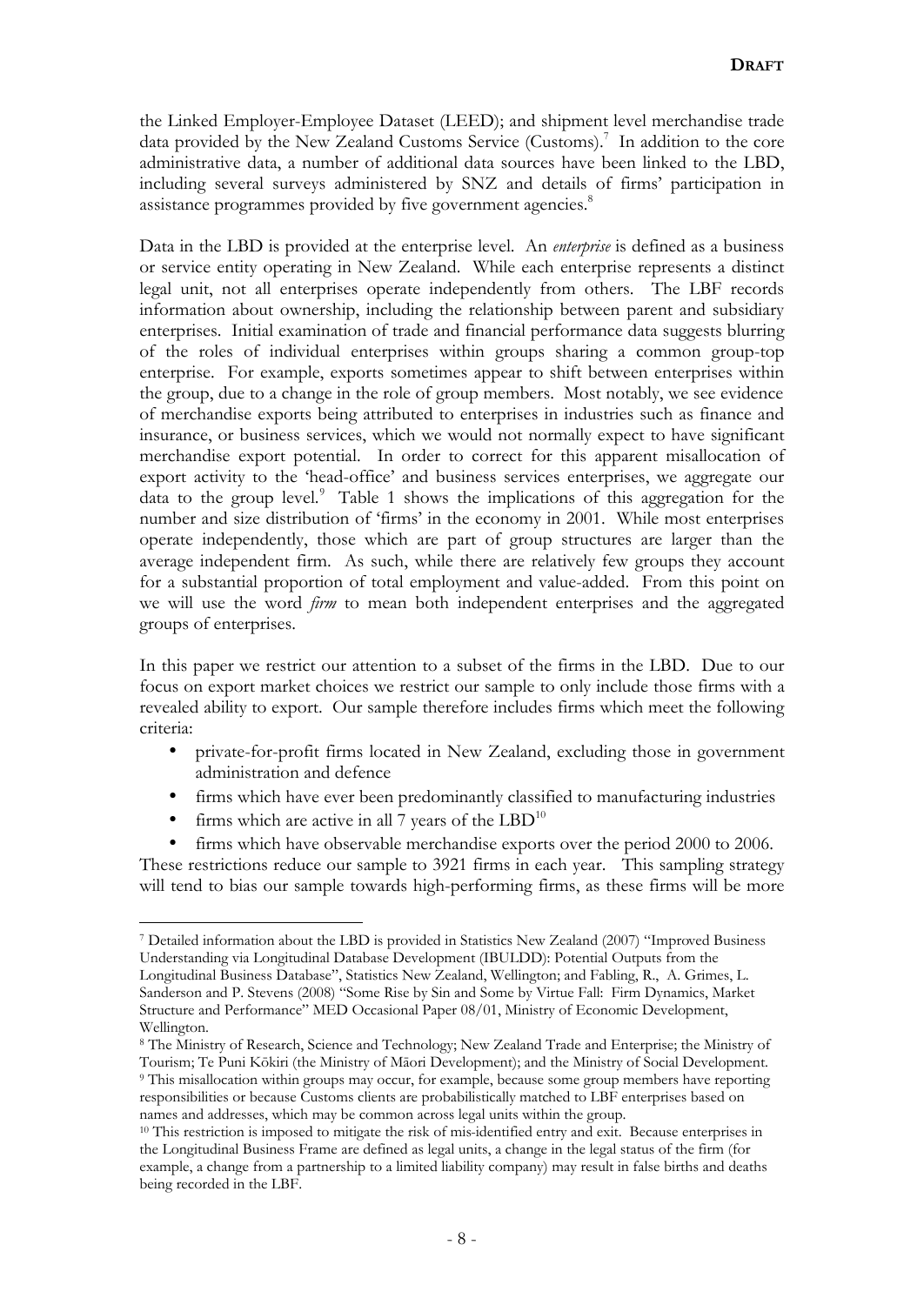likely both to survive throughout the period and to have observed exports. By compressing the distribution of firm performance to the higher end this may in turn reduce the estimated impact of performance on export entry.<sup>11</sup>

### *3.1 Defining Potential Entries*

 $\overline{a}$ 

In this paper we define a relationship entry as being the first time a firm is observed to export a given product to a given country since January 1996 (the earliest consistently available firm level export data).<sup>12</sup> In each quarter, and for each product and country, a firm can be either an entrant, an incumbent exporter, or a potential exporter. Incumbents, including firms which have exported the relevant product-country combination in the past, are excluded from our estimation, as they do not have the potential to enter that relationship for the first time.

In order to estimate our variant of equation (1), we therefore need to define a set of firms that could enter but don't. This definition, of *potential* entants, is more complicated. Aside from their existing set of trade relationships, every existing firm can in principle, in any given time period, begin exporting any product to any country. That is, if our system of product codes covers some 13,300 possible products, our Customs data records 250 geographical destinations,<sup>13</sup> and we have a sample of 3921 active firms over 24 quarters, we have 313 billion potential entry events. We therefore take a number of pragmatic steps to limit the number of observations of potential entry. Firstly, for practical reasons we restrict our country sample to those countries for which we have a consistent set of macro data over the period in question.<sup>14</sup>

Secondly, we restrict the number of 'potential' products which a firm could be expected to export. This restriction is based on observed export products by industry. Taking our sample of firms over the period in question, we assume that for every product actually exported by one of our sample firms, that product is a potential export for every other firm in the same 3-digit manufacturing industry.<sup>15</sup> That is, if one firm in the Electrical Equipment and Appliance Manufacturing industry is observed to export toasters, then every other firm in that industry has the potential to export toasters. By applying this restriction we reduce our sample of potential products to a range of 26 for firms in industry C214 (Oil and Fat Manufacturing) to 2274 products for firms in industry C217 (Other Food Manufacturing).

<sup>&</sup>lt;sup>11</sup> Comparing manufacturing firms that are ever observed to export during our sample period with those that are not indicates that there are large differences in mean productivity and value-added between these groups. Firms who ever export perform substantially better on both counts. In contrast, when we consider only ever-exporting firms and compare their performance between years in which they do and do not export, we find no significant differences in MFP, and only one industry in which mean value-added is higher in exporting years than non-exporting years (C217 - Other Food Manufacturing).

<sup>&</sup>lt;sup>12</sup> Future work will consider the impact of distinguishing between apparently one-off export events and ongoing export relationships.

<sup>13</sup> Recorded Customs destinations are defined on a combination of geographic and political entities. For example, the Customs data lists United States Minor Outlying Islands separately from the United States and separates Vatican City from Italy. The Customs data also lists some non-country destinations, such as Ships Stores and Passengers Effects, and has separate codes for countries before and after independence or unification.

<sup>&</sup>lt;sup>14</sup> By excluding destinations which are not independent nations and excluding some countries for which consistent macroeconomic data is not available (eg. Iraq and Afghanistan), we reduce our sample of countries from 250 to 168. A full list of the countries covered is available in Appendix A.

<sup>15</sup> A small number of three digit industries had too few firms to be treated separately, while other 3-digit industries were too diverse to treat as a single industry. Appendix A contains a list of the actual "3-digit" industry groupings used, based on the Australia and New Zealand Standard Industrial Classification system.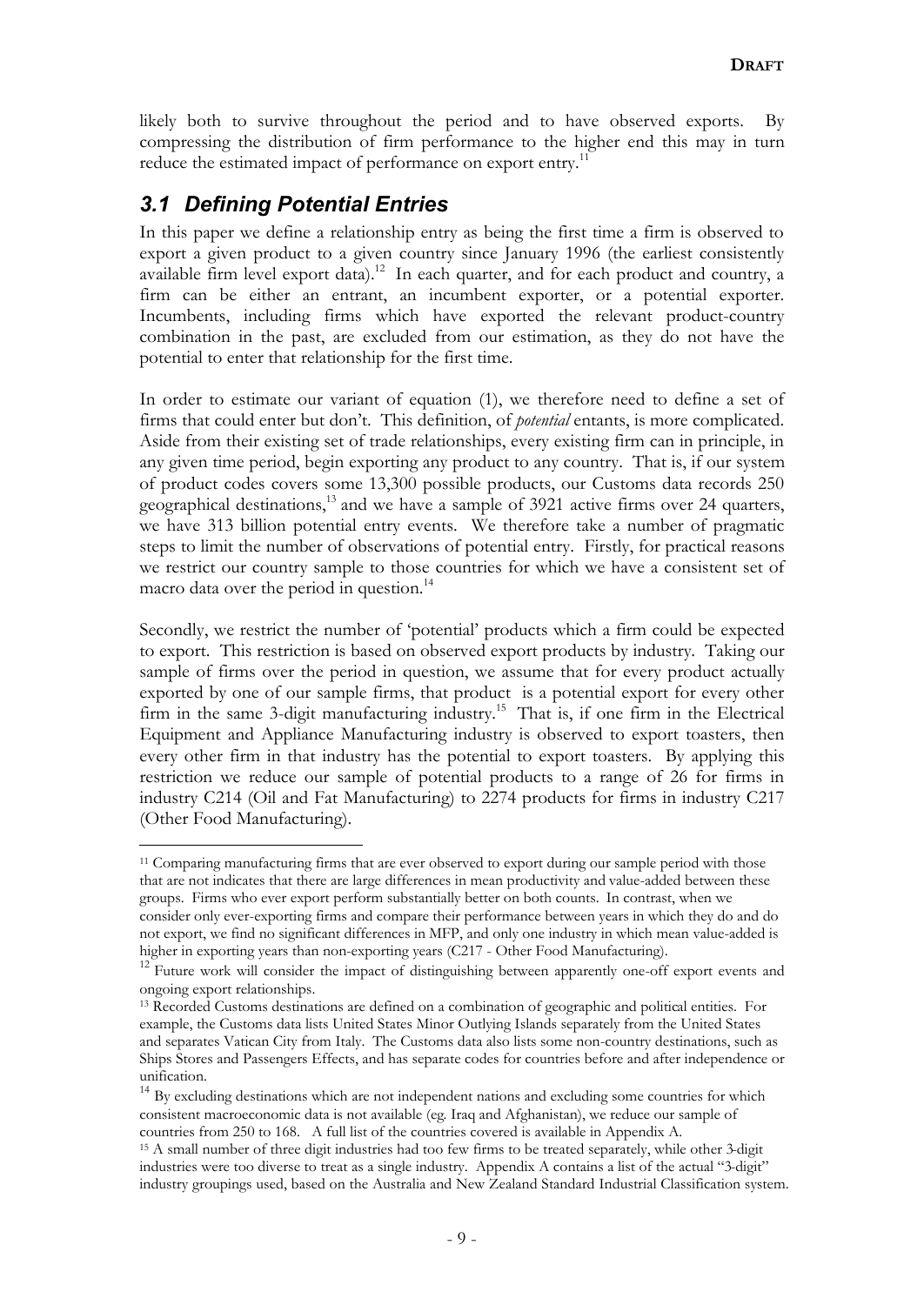However, this restriction still leaves us with between 489,216 firm-quarter-productcountry observations (for Oil and Fat Manufacturing) and 4.3 billion observations (for Industrial Machinery and Equipment Manufacturing). Only for the smallest industries could we conceivably complete our estimation. We therefore make another cut in the sample, by separately examining each 2-digit Harmonized System classification. We then estimate the impacts of our explanatory variables on each HS 2-digit chapter.

Even with this final restriction, however, our sample of potential entry events remains large. Very few HS chapters have a small enough number of observations for successful estimation on the full population.<sup>16</sup> In order to expand the number of possible product groups we can consider we therefore run our estimation using data from all observed entrants plus a weighted random sample of 10 percent of those firms which were not observed to enter any new relationships over the estimation period.

In this paper we present results for 3 HS chapters:

- Chapter 4: Dairy Product; Birds' Eggs; Natural Honey; Edible Products of Animal Origin, Not Elsewhere Specified or Included (Dairy)
- Chapter 47: Pulp of Wood or other Fibrous Cellulosic Material; Recovered (Waste and Scrap) Paper or Paperboard (Wood Pulp); and
- Chapter 92: Musical Instruments; Parts and Accessories of Such Articles (Musical Instruments)

These product groups were chosen for the following reasons:

Dairy products are one of New Zealand's key export product groups. In the year to December 2007, Milk Powder, Butter and Cheese alone made up over 20% of New Zealand's total Merchandise exports. <sup>17</sup> No discussion of export behaviour of New Zealand firms would feel complete without a discussion of the dairy sector.

Wood Pulp was chosen as an example of a product with a relatively small number of observations (a mere 5.9 million) for which we could estimate results using the full population of potential entries to compare with our estimation for the 10% sample of non-entrants. These comparisons are presented below. Wood pulp is also considered as an example of a largely undifferentiated commodity.

Finally, Musical Instruments was chosen as an example of an elaborately transformed good. Musical instruments may also be considered a luxury good, which may be reflected in the behaviour of exporters.

Sample statistics for each group are presented in Table 2. Future work will expand the range of product groups covered to verify the representativeness of the results discussed below.

 $\overline{a}$ 

<sup>&</sup>lt;sup>16</sup> This paper was prepared using Stata Special Edition Version 9. Trial and error suggest that, with an active memory setting of around 1200MB, Stata is able to handle up to approximately 9 million observations, with the current set of explanatory variables. 14 of our 99 HS Chapters have less than 9 million observations of actual and potential entries. All of these are in raw materials and simply transformed manufactures (eg. Ch. 45 - Cork and Articles of Cork ; Ch. 24 - Tobacco and Manufactured Tobacco Substitutes).

<sup>17</sup> Overseas Merchandise Trade: December 2007, Statistics New Zealand http://www.stats.govt.nz/datasets/exports-imports/overseas-merchandise-trade.htm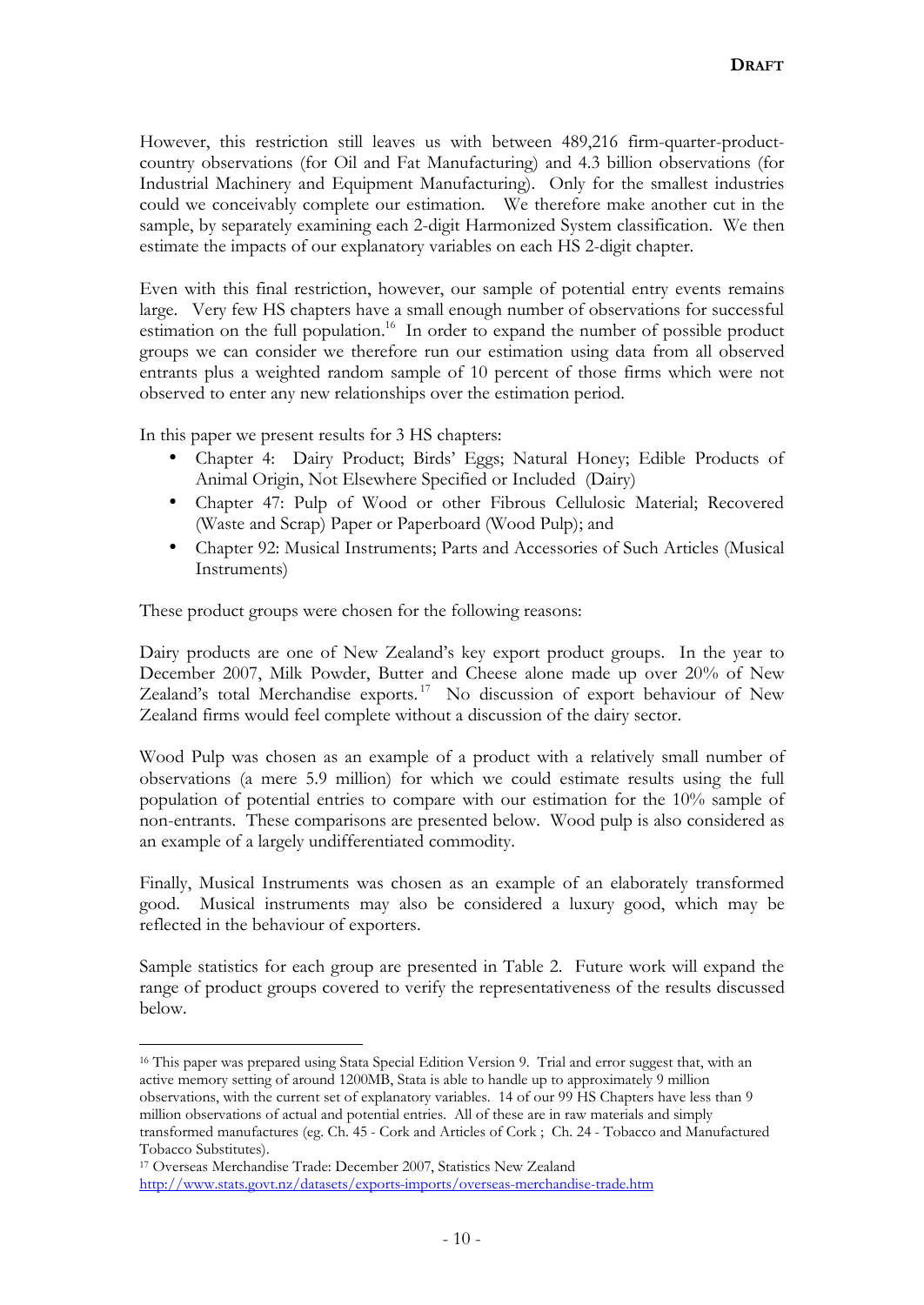## **4 Empirical Model**

In our model we distinguish between four groups of variables which may have an influence on export market entry behaviour. We consider a range of firm-specific factors, such as productivity and ownership; indicators of firm's past experience of international trade; demonstration effects from other firms; and macroeconomic conditions in New Zealand and abroad. The relevance of each is discussed below. Refer to Appendix A for more detail on the source and construction of each variable.

### *4.1 Firm-Specific Factors*

 $\overline{a}$ 

It is clear from the international literature than export behaviour is closely related to firm characteristics. Results from a wide range of countries, using a variety of methodologies, have found that exporters perform better than non-exporters on a range of metrics, having higher productivity, sales, employment and wages than domestically focused counterparts, and that prior performance is a strong predictor of firm's initial export entry.<sup>18</sup> Our *a priori* assumption is therefore that higher productivity and employment will tend to be associated with subsequent market entry, as larger and more productive firms will be better able to bear the costs of additional product and market development.

Other firm-specific variables included in the model are indicators of foreign ownership, the receipt of government assistance, and whether the firm consists of a single, independent enterprise or is part of a group structure with other parent or subsidiary enterprises.

The impact of foreign ownership on export market entry will depend on the role of firm within the international portfolio of its owners. Foreign ownership may reduce the costs of exporting, through providing firms with established offshore networks. However, if the firm has been set up or acquired by a foreign owner in order to serve the domestic market, foreign ownership may be negatively associated with exporting.

Government assistance has the potential to raise firms' ability to export through two mechanisms. Targeted government assistance to prospective exporters may help to directly reduce the costs of export market entry – for example by providing funding for trade fairs and infrastructural support for firms setting up an offshore distribution office. Meanwhile, support targeted at building firms' general capability may improve performance and give firms the capability to export without direct export assistance. These two forms of government assistance are included separately in our model.

Finally, we allow for entry rates to differ between independent enterprises and groups of enterprises linked by parent/subsidiary relationships, although we have no priors as to which structure is likely to be more closely associated with export market entry.

<sup>18</sup> See Wagner (2007) for a review of the productivity literature, and Bernard, Jensen, Redding and Schott (2007) for comments on other metrics.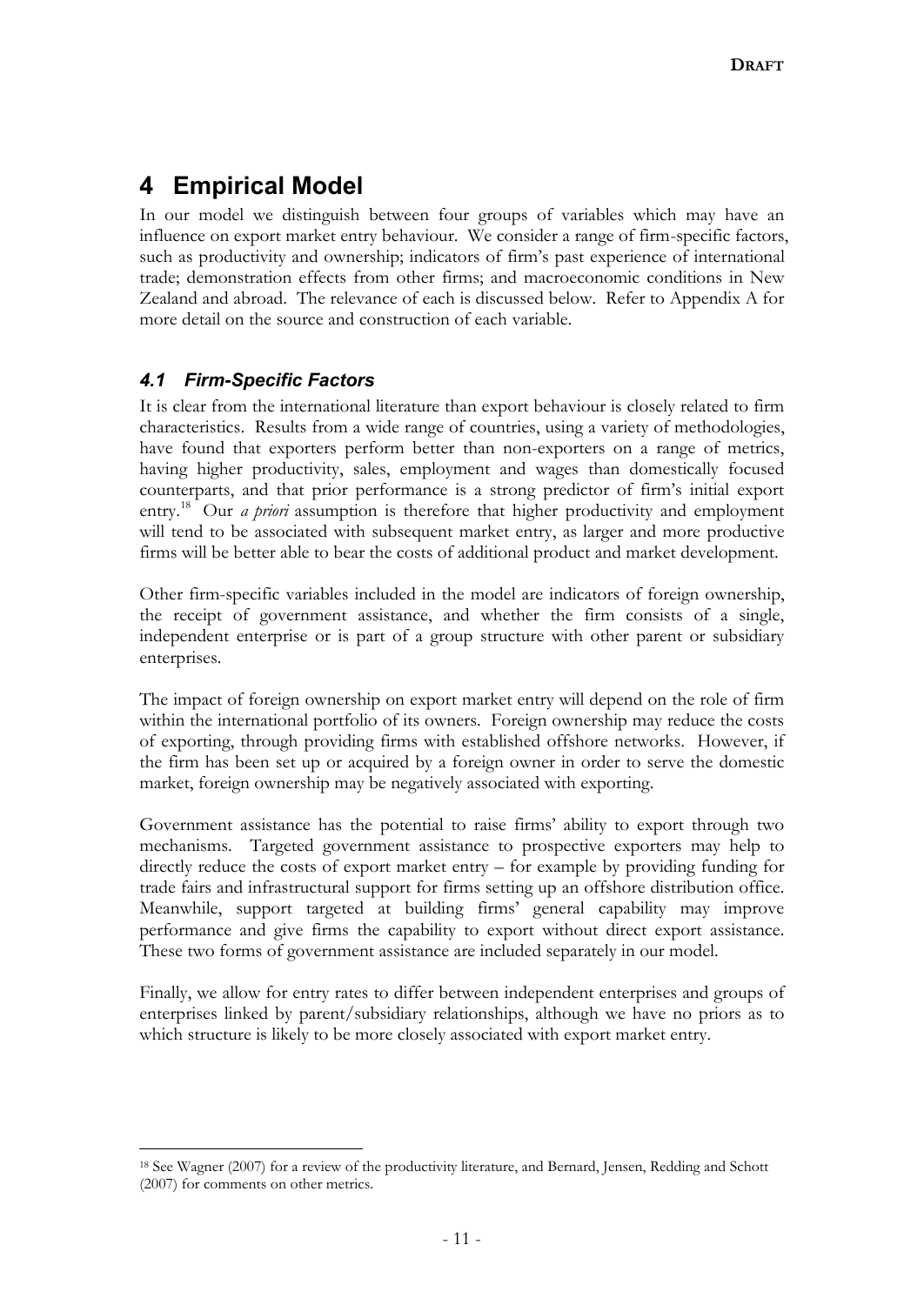### *4.2 International Trade Experience*

Much of the discussion in the international literature on exporting revolves around the existence of sunk costs associated with export market entry. In order to successfully enter a new market, firms need to make a range of investments to understand the infrastructural, legal and demand characteristics in their target market and set up sales and distribution networks. If firms have prior experience with that market, these costs may be substantially reduced. For example, if a firm is already exporting toasters and electric kettles to Samoa there may be only marginal costs involved in introducing microwave ovens to the range of products they export to Samoa. However, we would expect that market knowledge built up through past export experience would depreciate over time. If the firm had been exporting to Samoa three years ago, but had not exported since that time, we would expect many of the entry costs to be incurred again. We therefore include as our measure of country-specific export history the inverse of the number of quarters since the firm last exported to that country.

Similarly, for product-specific export histories, we include the inverse time since the firm last exported that product (to any market). For many firms, this variable will capture a combination of product development costs and specific export costs. That is, if a firm has exported a given product before, they have some experience dealing with the transport and logistics involved in exporting that product, which may help them if they choose to enter new markets. However, their past export experience may also show that this is a product within their existing range, rather than something they have had to develop from scratch (even if some modifications are needed to suit the new market). We would therefore expect past product export experience to have a strong impact on observed export market entry.

We also include three measures of import history – the inverse time since the firm has imported the relevant product, has imported from the relevant market, or has imported that product from that market.<sup>19</sup> Country and relationship specific import experience may reduce costs of market entry as a firm may already have some knowledge about conditions in the destination country. Past importing of a product may be important if (a) firms are able to learn to produce a new variety by copying from an established offshore producer<sup>20</sup> or (b) if some portion of their export activities are actually in re-exports. That is, if some of their export products are brought in from offshore, undergo some small alterations (eg. repairs, repackaging), and are then re-exported. We test for impacts of the latter by re-estimating the model excluding relationships involving re-exports.

### *4.3 Demonstration Effects*

 $\overline{a}$ 

As well as learning by experience, firms may also be able to learn from the experiences of others. To capture these effects, we include in our model the percentage of manufacturing firms which begin to export in the relevant product, market or productmarket relationship over the past 12 months.<sup>21</sup> One drawback of this measure of potential demonstration effects is that it may also capture the impact of changes in

<sup>&</sup>lt;sup>19</sup> This third option – relationship history – is excluded from the export history variables by definition. If a firm had some experience with exporting within that relationship they could not be considered a potential entrant.

<sup>&</sup>lt;sup>20</sup> Consider, for example, the quality ladder model of Grossman and Helpman (1991)

<sup>&</sup>lt;sup>21</sup> The average number of live manufacturing enterprises is used instead of the actual number of live enterprises in each year in order to prevent unwarranted variation in the demonstration effect measure caused by changes in the denominator.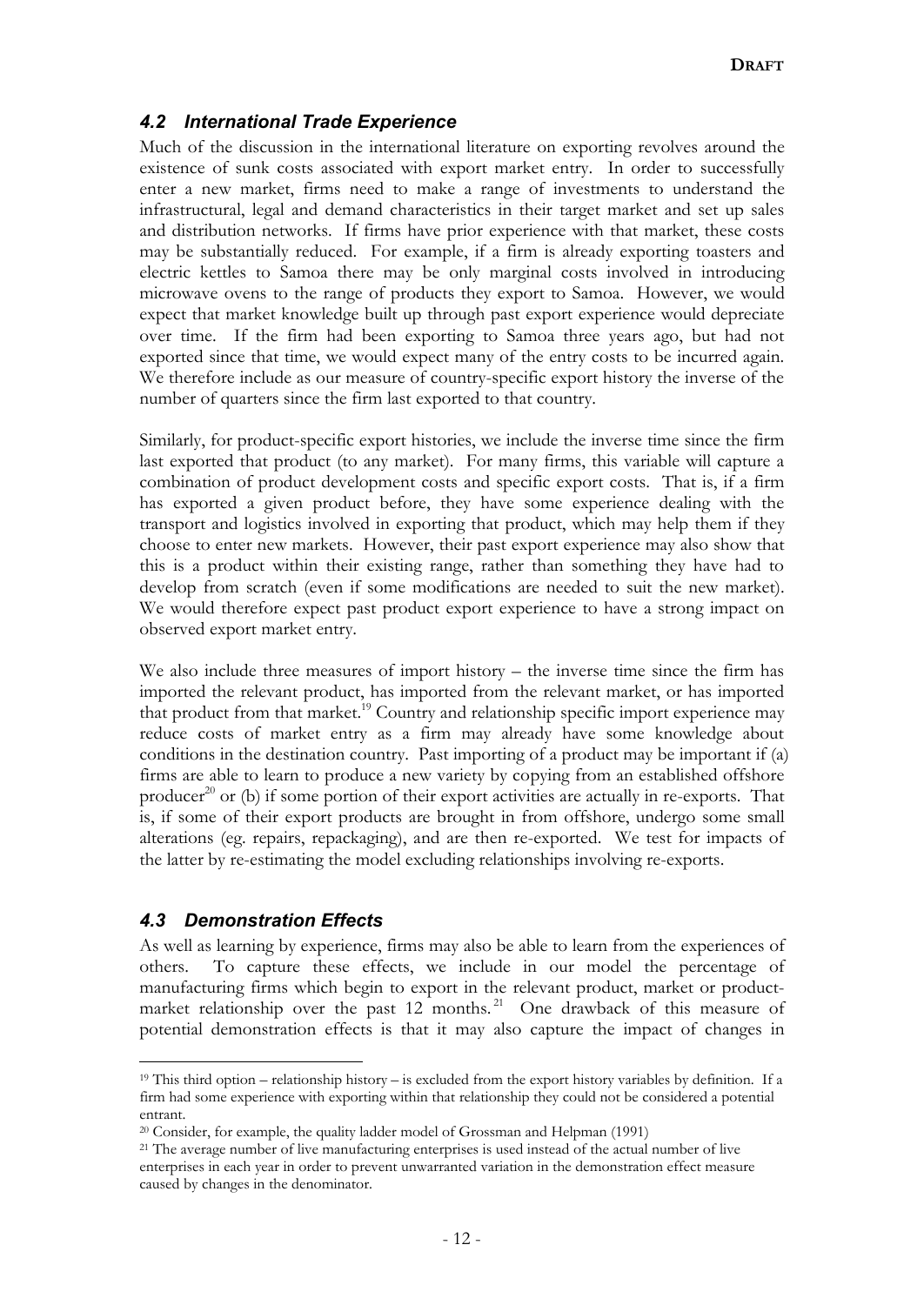macro-economic conditions. For example, if demand conditions in a potential destination market are improving, new firms will have a greater incentive to enter. If firms react to the improving conditions at different speeds, later entrants may appear to be affected by demonstration effects from earlier entrants, when in fact both may be reacting to the same demand stimuli. We control for this to some extent by including macroeconomic variables directly in our model, but also exclude our demonstration variables from one specification to examine the effects on the predicted impact of macroeconomic variables.

### *4.4 Macroeconomic Factors*

Perhaps the most important determinants of firms' *incentives* to export, if not their *ability* to do so, are the demand conditions in domestic and international markets. Firms will be more likely to export in general when demand in international markets is relatively strong, and will tend to target those countries which provide the best opportunities. Here we proxy sales opportunities in destination countries by measures of the destination country size (population), wealth (GDP per capita) and openness (share of imports of goods and services in total GDP). $22$  We also include changes in each of these variables, expecting that entry may be more attractive if a country is perceived to provide a growing market.

Although destination country conditions may have a more obvious link to export incentives, domestic sales opportunities may be equally important. If firms face low domestic demand for their products they may have greater incentives to seek out offshore markets. We therefore include the one-year change in domestic GDP as an indicator of domestic market opportunities.

Finally, we consider the impact of relative exchange rates. High exchange rates (a high value of the domestic currency relative to partner countries) reduce the relative purchasing power of potential foreign consumers, and could therefore be expected to reduce entry opportunities. We include the deviation from the three-year average crossrate as our measure of the relative exchange rate, and also test for asymmetric impacts of exchange rate appreciations and depreciations.<sup>23</sup>

## **5 Results**

 $\overline{a}$ 

Previous examination of the extent of export market entry and the relationship between market entry and exit and aggregate export value growth has shown that the vast majority of potential export relationships are never observed (Fabling and Sanderson 2008). These results are reflected by our three sample product groups. For Wood Pulp exports, of the sample of 5.9 million firm-quarter-country-product observations, a mere 92 involved an entry event. 2,742 observations were of incumbent or past exporters, while the remainder were potential entries. In Musical Instruments we observe a total of 63

<sup>22</sup> Akerman and Forslid propose an alternative impact of market size, suggesting that firms will face a larger establishment cost to enter large markets (eg because they need to market to a larger number of people). However, it should be recognised that market entry need not involve a full marketing campaign to the entire country. In terms of reaching prospective customers, firms may do better to enter only a single region in a large country (eg. California) rather than the whole of a smaller country (eg.

Cyprus). Arkolakis (2006) makes this point by explicitly modelling marketing costs.

<sup>&</sup>lt;sup>23</sup> While this provides an initial indication of the impact of exchange rates on export market entry, a more robust measure of exchange rates would need to consider the actual currency of trade, which is observable in our data. For example, a reasonable share of trade with China is denominated in US dollars (Fabling and Grimes 2008a).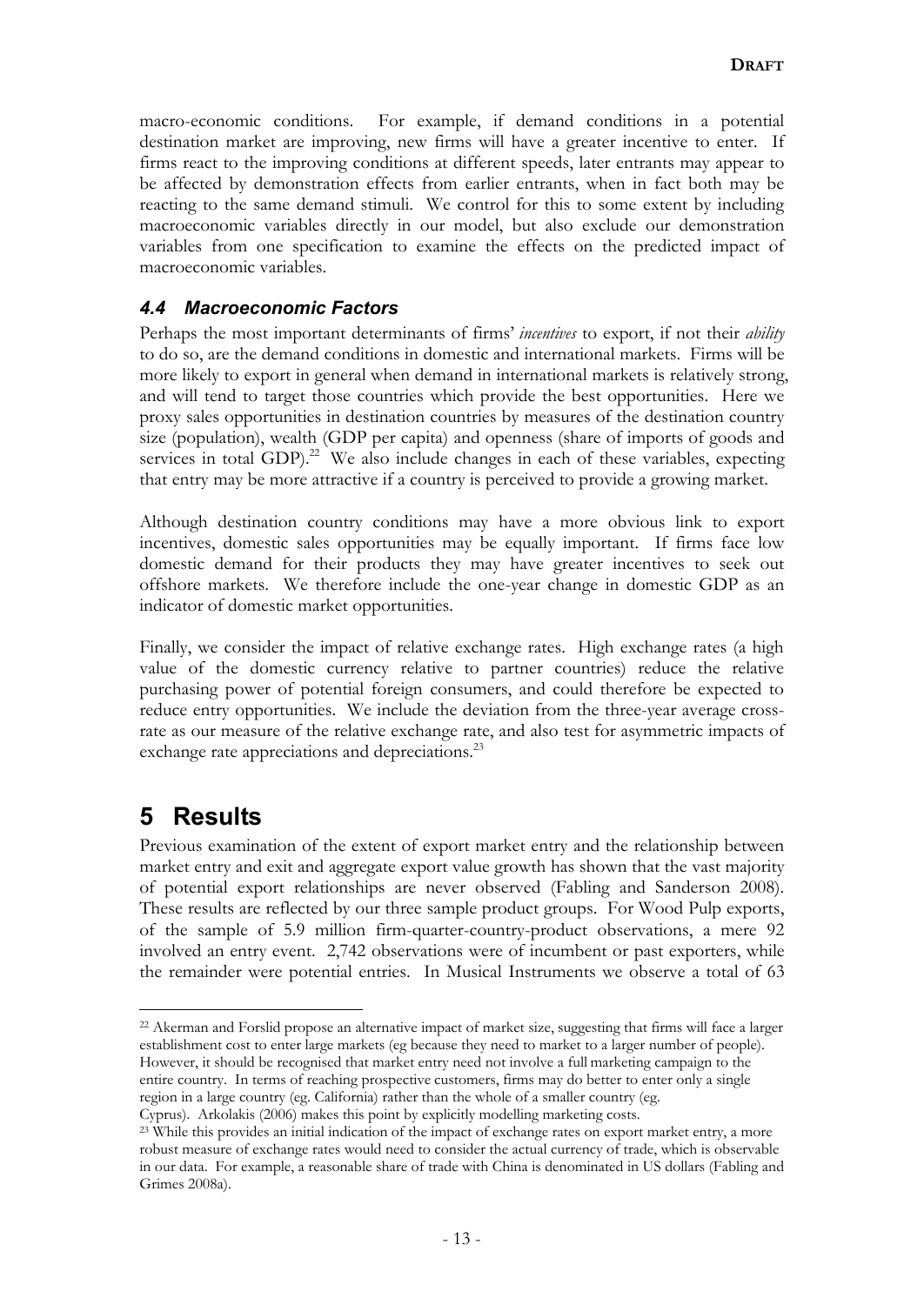actual entries and in Dairy we observe 975 actual entries. Table 2 gives further detail on each of the sample industries.

Tables 3, 4 and 5 report our regression results for Wood Pulp, Dairy and Musical Instruments respectively. Reported coefficients are marginal effects from a probit model. The predicted marginal effects, while statistically significant, are very small and at first glance would appear to have little economic relevance. However, this is a natural consequence of the nature of the data we are using. While there is substantial variation across firms and countries in the explanatory variables, the phenomenon we are looking at is a relatively rare occurrence. Strong coefficients would lead to a model which predicted far more entry than is actually observed (or could reasonably be expected).

Five alternate specifications are presented for each product group:

- (1) The full model using all the explanatory variables. This is the only specification which includes the government assistance variables. In Wood Pulp, both of our government assistance variables are found to perfectly predict failure. That is, we are unable to estimate the impact of government assistance because none of the successful entrants in our sample had ever received either export related or general capability building assistance. For Musical Instruments, the same was true of export development assistance.<sup>24</sup> While some successful entrants in Musical Instruments had received capability building assistance, and there were observations in Dairy of successful entrants having received both types of assistance, the only evidence of a significant relationship was for capability building assistance in the Dairy sample (results discussed below). Meanwhile, the inclusion of these variables significantly reduces the sample size for both Wood Pulp and Musical Instruments, as all observations of firms receiving assistance are dropped from the estimation. We therefore estimate our remaining regressions excluding these variables.
- (2) Our base specification. Excludes only the government assistance variables, as discussed above.
- (3) Excludes three of our firm performance variables. These variables are highly correlated with each other (independent firms tend to be smaller than groups, foreign firms tend to be larger and more productive than domestically owned firms etc) making it difficult to separately identify the impacts of each variable.
- (4) Excludes the demonstration effect variables. As noted above, these variables may pick up a combination of true demonstration effects and the impact of macroeconomic changes. We therefore examine whether their exclusion affects the estimated coefficients on our macroeconomic variables.
- (5) Separates the exchange rate deviation variable into two, to test whether the impact of the exchange rate differs depending on whether exchange rates are above or below average.

 $\overline{a}$ 

<sup>&</sup>lt;sup>24</sup> This result should not be taken as an indictment of either the efficacy or targeting of government export assistance programmes. It may be that assistance has helped firms to cement their existing export relationships, or that some multi-product firms have entered into new relationships outside the specific product markets we focus on here. It should also be kept in mind that there are both a small number of observed entries and a small proportion of firms receiving assistance, so the probability of finding a new market entrant who has received assistance is naturally low.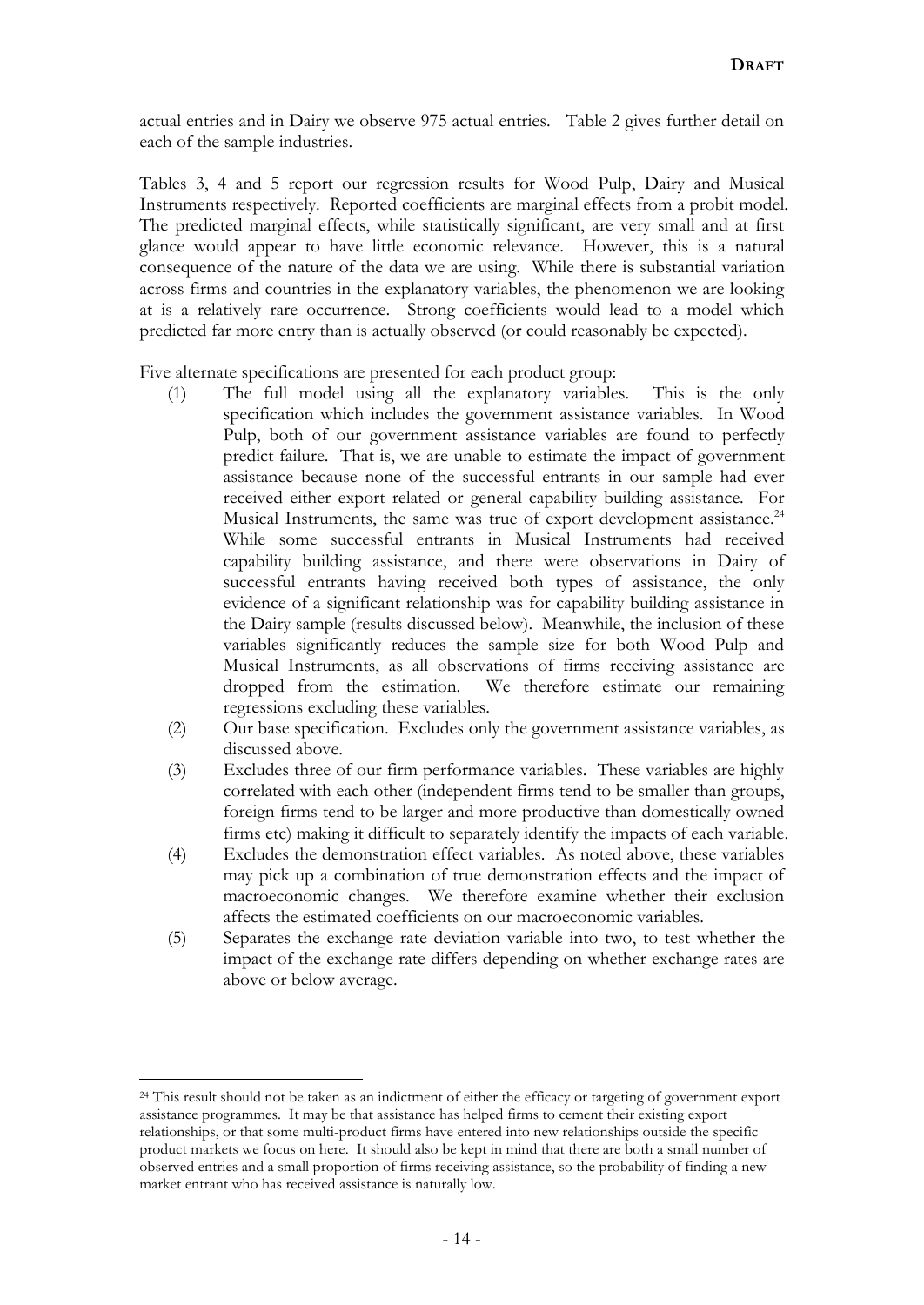Results for Dairy and Musical Instruments are from weighted estimation on a sample including all firms which ever enter a new export relationship plus a 10% sample of nonentrants. For Wood Pulp, we report results from estimations using all observations.<sup>25</sup>

While there are a number of variables which have reasonably consistent impacts across our three product groups, there are also some differences. Notably, while the results for our two "commodity" product groups (Wood Pulp and Dairy) are quite consistent with each other, they differ in a number of respects from those of our "luxury", "elaboratelytransformed" manufactured good (Musical Instruments). The discussion below addresses each group of explanatory variables in turn, drawing out the commonalities and differences across the product groups.

### *5.1 Firm-Specific Factors*

 $\overline{a}$ 

The relationship between our firm-specific factors and export market entry is less clear than we might have expected. In most specifications for Wood Pulp, and all specifications for Dairy, firms' past productivity has no significant relationship to their ability to enter new markets, while the relationship with firm structure (independent enterprises vs enterprise groups) is consistently strong but differs in sign between the two industries.

One possible explanation for the apparent lack of a productivity impact on export entry comes from our sample selection strategy. As our sample was defined to include only those firms who were observed to export at some point over the observation period, it is composed of mainly high-productivity firms. While productivity has consistently been found to be a key factor predicting firms' ability to export at all, it may be less important in predicting their ability to expand into new markets.

Alternatively, as noted above many of our firm-specific factors are correlated with each other. It may be that by including all our firm characteristics variables we are muddying the water and distorting the impact of each variable separately. In column (3) we therefore drop characteristics other than MFP. In the Wood Pulp industry, this explanation seems to make sense, with the estimated coefficient on MFP gaining significance when other characteristics are dropped. In contrast, for Dairy this does not substantially alter the estimate for MFP. Rather, it seems that the key firm characteristic driving our results is that of firm structure. In an alternate specification (not shown) we maintain the productivity and firm structure variables together, and find results similar to the rest of the specifications – multi-enterprise firms are much more likely to enter new markets than independent firms. This may in turn reflect characteristics of the New Zealand Dairy sector, which is dominated by a single, large, export-oriented cooperative.

Results for Musical Instruments differ substantially from those of the other two product groups. For musical instruments, our productivity variable is positively associated with entry in all specifications of the model, though the effect is much stronger when we exclude the other firm-specific characteristics. Further, while productivity has the anticipated positive effect on entry, the impact of firm size (employment) is negative.

This may reflect differences in both the type of product and the means of production. If New Zealand musical instrument manufacturers are focused on niche production it may

 $25$  Results do not change when the random sampling method is used for this product group.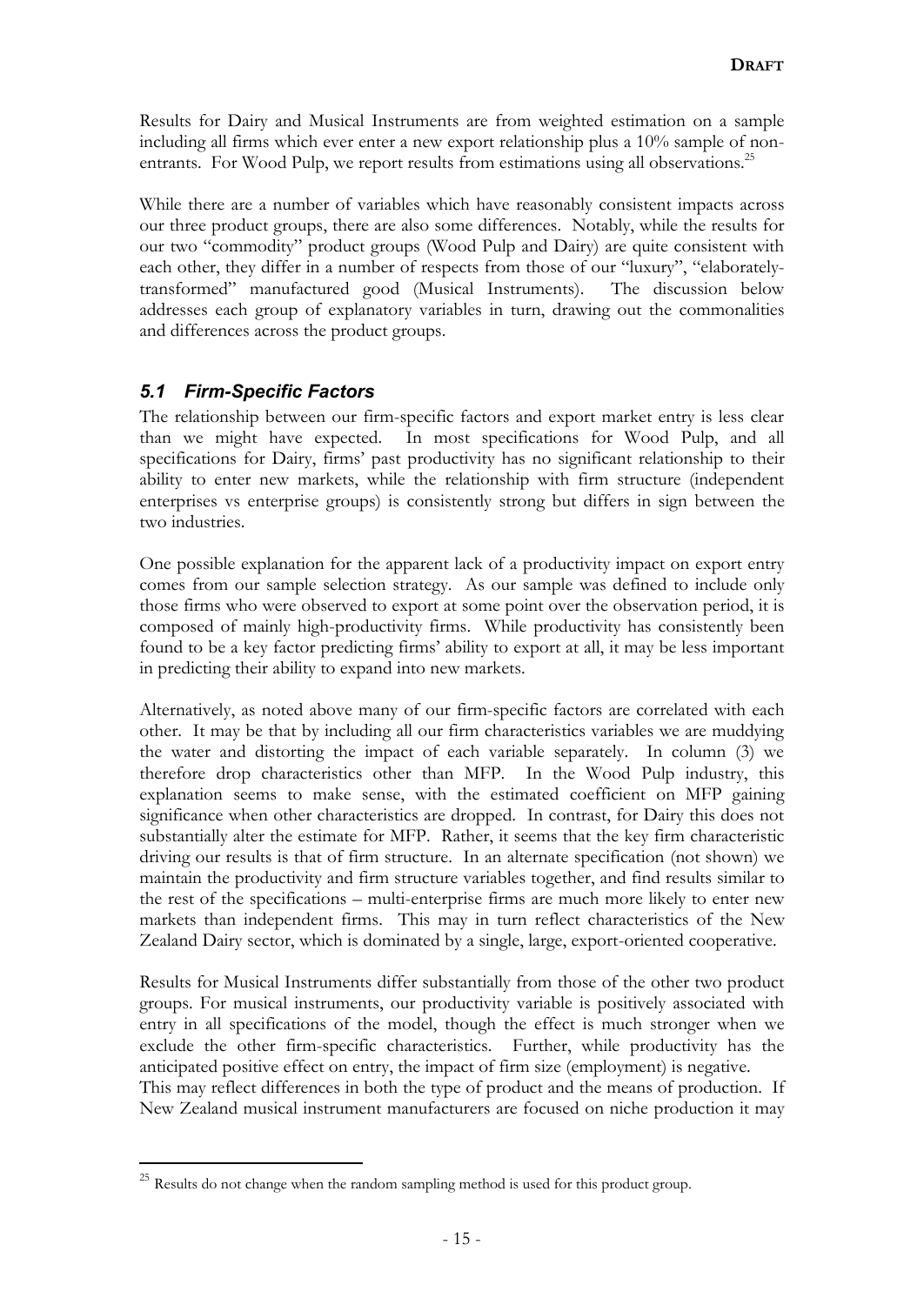be that small firms producing high-quality, highly specialized instruments are more likely to be able to export their goods than larger, less specialized producers.

Specifications (3)-(5) were re-estimated for Dairy products including the government assistance variables. While direct export development assistance was not a significant factor in entry to new export relationships, capability building assistance was associated with a higher probability of entry in three of our four specifications. Point estimates of the marginal impact on entry were between  $1.07e^{6}$  for specification 4 (excluding demonstration variables) and  $6.49e<sup>-7</sup>$  for specification 5 (with asymmetric exchange rates). Inclusion of these variables did not have any substantive impact on the size or significance of the other coefficients.

### *5.2 International Trade Experience*

 $\overline{a}$ 

As expected, our variables indicating past export experience are significant across all specification of the models. Firms which have already incurred the sunk costs of product and export market development are more likely to continue to expand their exporting by adding new markets, new products, and new product-market relationships.<sup>26</sup> While the strength of the estimated relationship differs across products, within each product group the impact of product-specific export experience is stronger than that of country-specific export experience. We would expect that this reflects the sunk costs of product development more so than the costs of introducing new products to international markets. Ideally we would like to be able to separately consider exports of products which the firm is already selling on the domestic market but this information is not collected for New Zealand manufacturing firms.

The estimated impacts of past import experience differ substantially across our three product groups. In Wood Pulp, import experience is almost never significant, while for Dairy, past experience of importing the same product is positively related to export entry and for Musical Instruments, both product and product-market import relationships are significant. As noted above, product import experience may reflect a number of different relationships – it may simply reflect that producers may also be involved in import-export trade or repairs, bringing in products from one country, perhaps adding a small amount of value, and then re-exporting them to another (or the same) country. Alternatively, we posited earlier that firms may be able to reverse engineer products that they have previously imported, learn to produce them domestically and then become exporters.

For Musical Instruments, the evidence points to the first explanation. In a supplementary regression excluding re-exports from being counted as export entries, the estimated coefficient on past product import experience becomes smaller and insignificant, while the past relationship import experience variable remains significant but reduces in magnitude by around three quarters.

The re-exports explanation is not suitable for Dairy products, however, as only 1 of our 975 entries in that industry involves re-exports. Instead, we suggest a new potential explanation – that of producer-distributors in a product market which values variety. If

<sup>&</sup>lt;sup>26</sup> This result may also be partially related to macro-economic conditions in partner countries. To the extent that a firm has already made an assessment of the potential export markets and chosen to enter certain markets, the factors that motivated the initial decision will also influence their ongoing entry decisions.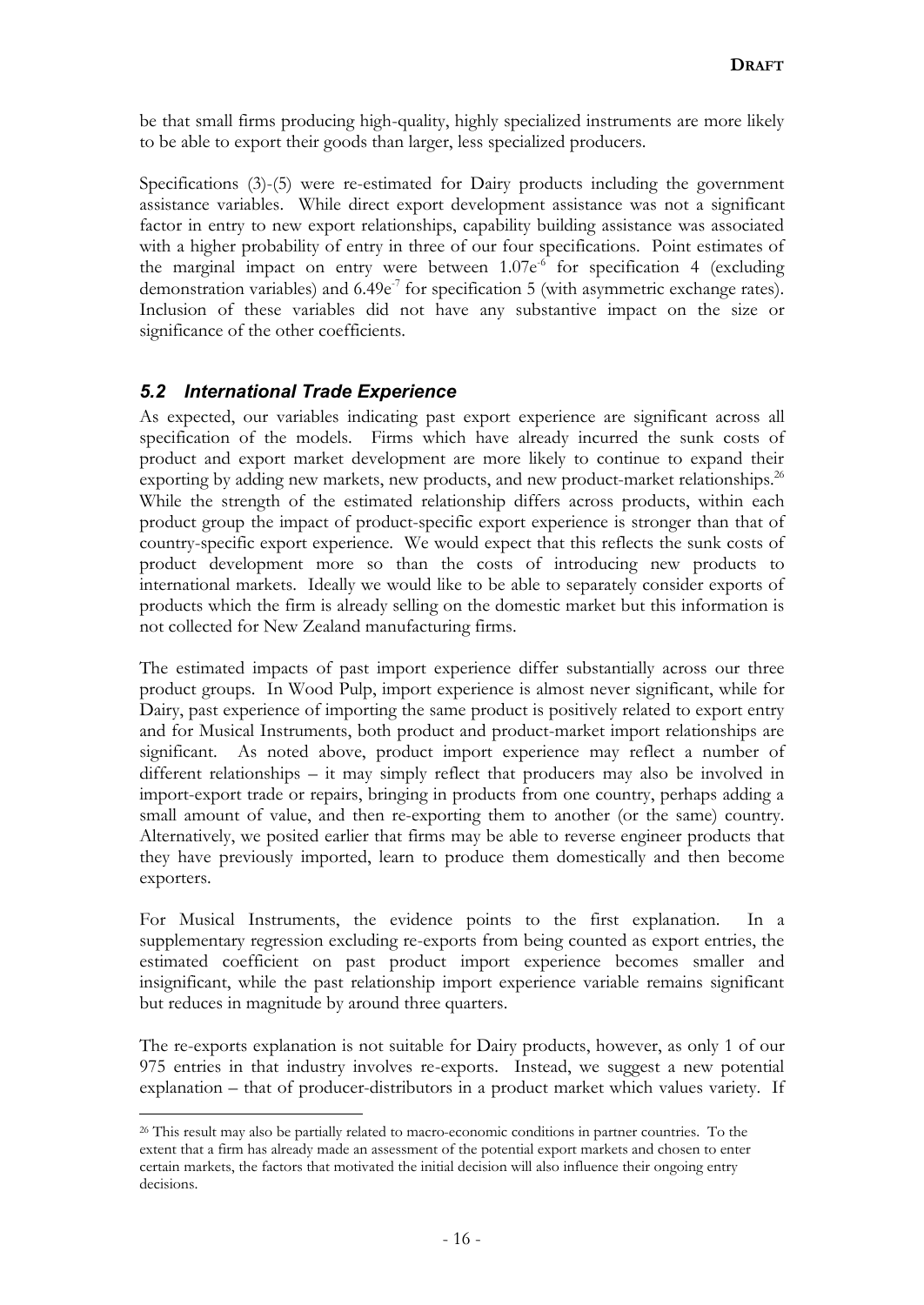consumers value variety, producers may be able to capitalize on economies of scale and scope in their domestic distribution systems by importing foreign varieties and marketing them domestically while simultaneously producing and exporting their own varieties. This explanation seems plausible in the Dairy sector, which includes differentiated products such as cheese and ice-cream.

### *5.3 Demonstration Effects*

Demonstration effects from other firms beginning to export the same products, and beginning to export to the same country are significant for all product groups, and for Dairy other firms' entry into the specific combination of product and market is also important. However, as discussed above, our spillovers variables may also be capturing the impact of changes in demand conditions, with those firms which are slow to react to improved opportunities appearing to be heavily influenced by the actions of other firms when in fact they are merely reacting to demand conditions.

In specification (4) we test this hypothesis by dropping our demonstration variables from the model. The results for Wood Pulp suggest that our demonstration variables are indeed capturing macro-economic conditions, with the coefficients on destination market population and openness becoming much stronger when these are dropped. The impact in Dairy seems to be related to foreign incomes, with GDP per capita in the destination country being positive and significant when the demonstration variables are excluded. In both of these industries we also see population growth gaining significance. This may reflect a shift in New Zealand's overall exports (particularly commodity exports) to rapidly growing Asian markets. In future it would be possible to test this assumption by including region specific-dummies in our model. Finally, in Musical Instruments we also see a change in the strength of one of our macro variables, with the estimated impact of foreign incomes rising substantially.

### *5.4 Macroeconomic Conditions*

Our remaining explanatory variables capture the impacts of macroeconomic conditions at home and abroad, and the impact of exchange rate variation. The key results relating to macroeconomic conditions in potential target markets have been touched upon above, in our discussion of demonstration effects. Here we briefly reiterate those conclusions before moving on to discuss the impact of domestic conditions and changes in the relative exchange rate.

For our two "commodity" product groups, destination country population and our indicator of openness to international trade are both positive and significantly related to export entry. In contrast, for our "luxury", "differentiated" good, the impact of per capita income dominates. While cheese, eggs and wood pulp are all products which are demanded by consumers at almost all levels of the income distribution, the market for musical instruments seems to be stronger in countries where the population has more money (and more time) to spend on leisure activities.

We posited above that export market entry may be driven not only by perceived sales opportunities abroad, but also by a lack of opportunities at home. The coefficients on our indicator of domestic market demand – the one-year change in domestic GDP per capita – does not bear out this hypothesis. Rather, local conditions do not have a significant impact on export entry for either Musical Instruments or Dairy products, and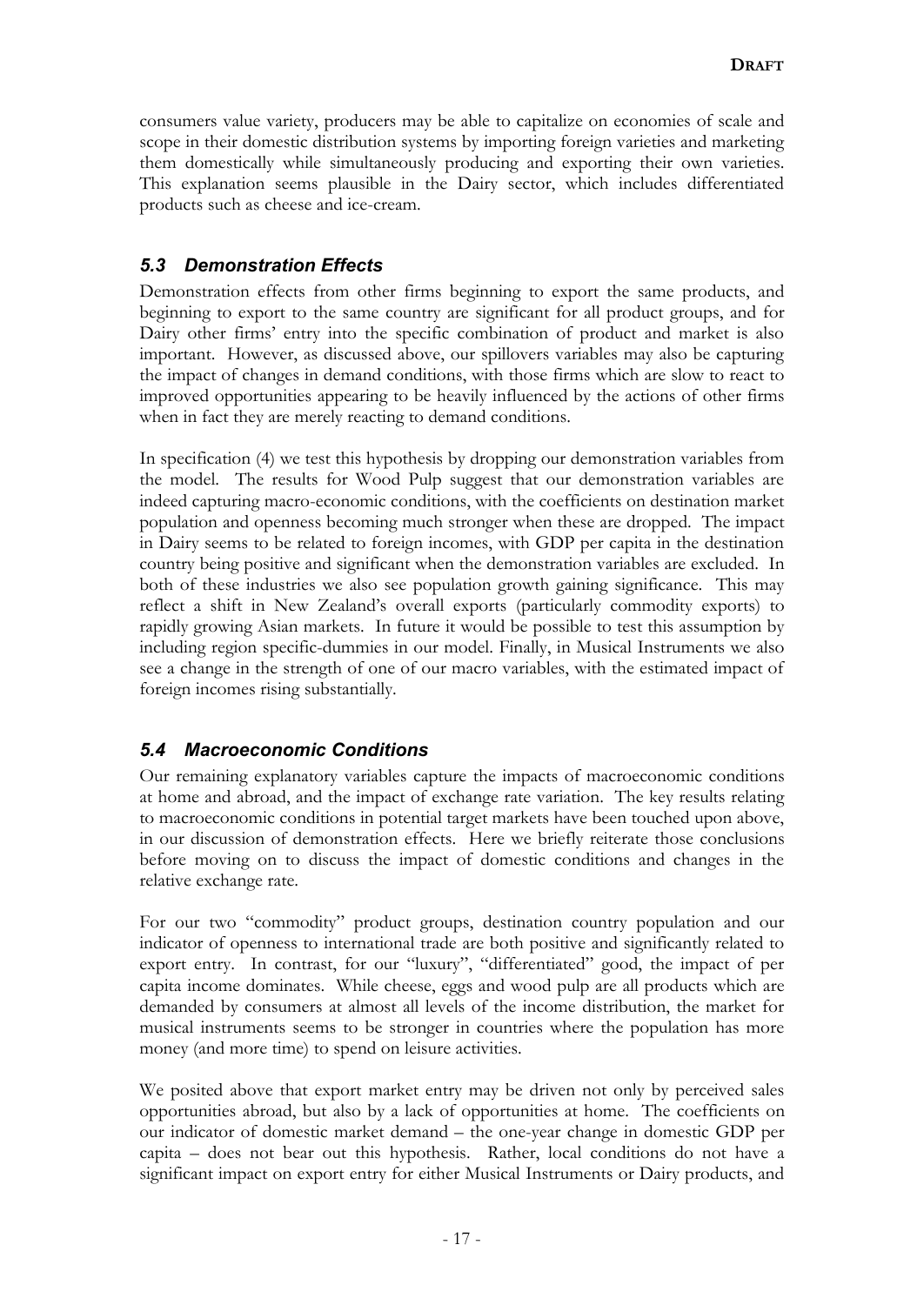are positively related to export entry in Wood Pulp. It may be that rather than low domestic income growth implying a need for firms to look offshore for sales opportunities, instead low income growth in New Zealand reflects low levels of onshore production.

Finally, we find that the relative exchange rate level does indeed have an impact on firms' probability of entering new markets for our two commodity product groups. As the value of the New Zealand dollar rises relative to a given trading partner, firms are less inclined to begin new relationships with that country. For musical instruments, however, exchange rate changes do not seem to affect export entry behaviour. This may again reflect the nature of the market for these goods, with relative purchasing power changes being more likely to affect demand for bulk items such as milk power, cheese and wood pulp than the more specialized items in musical instruments.

The final column of our regression results investigates whether the exchange rate impacts observed in Wood Pulp and Dairy products are symmetric between appreciations and depreciations of the New Zealand dollar. We do this by taking the absolute value of the deviation from rolling mean with respect to each destination question separately for positive and negative deviations, and testing whether the size of the negative impact of a high New Zealand dollar (HIGH\_DEV) is symmetric with the positive impact of a low New Zealand dollar (LOW\_DEV). In both cases we find that the impact of a low New Zealand dollar in encouraging entry is stronger than the discouraging impact of a high New Zealand dollar.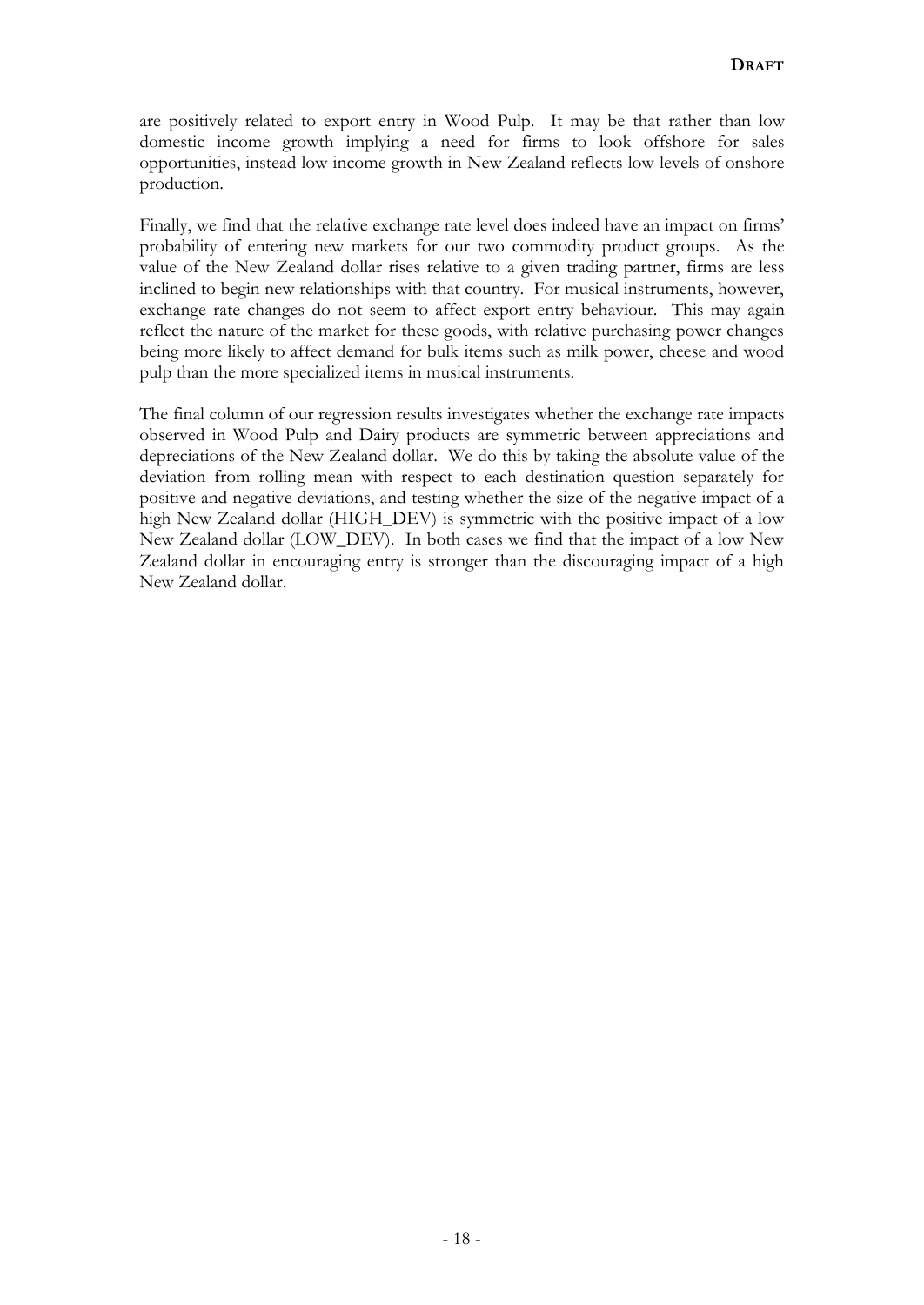# **6 Conclusion**

Governments the world over have long been proponents of export activity. Support for exporting can range from negotiating trade access and regulatory harmonisation, through exchange rate manipulation, to targeted, firm-level support for exporters or potential exporters. One key justification for directed support is the belief that while expanding export revenue and opening up new markets is good for firms' growth prospects and for economic growth as a whole, many firms are hampered by the fixed costs of export market entry. In this paper we have considered some of the interrelated costs and benefits associated with entering new trade relationships.

In keeping with both anecdotal and empirical literature, we find evidence that sunk costs are an important determinant of export market entry. In particular, firms are more likely to introduce additional products to countries with which they already have an established trade relationship. At the same time, the costs of product development imply that firms will also choose to expand exporting by introducing their existing, successful products to new geographical markets. While there is no evidence that government assistance aimed at promoting export activity helps firms to overcome these costs, this may be due to the sample selection strategy used. However, general capability building assistance is found to be a significant factor in export market entry for Dairy exporters.

Our results also suggest a role for export propensity spillovers from other domestic firms. However, these results should be taken with a degree of caution, as the relationship seems to be driven at least in part by differing speed of reaction to changing macroeconomic conditions across firms. In order to entangle these reactions, future work will consider other specifications for our demonstration effect variables, such as localised measures of export intensity.

Conditions in potential trade partners are found to have the predicted impact on export market choices. Population, openness and foreign incomes all have an impact on entry rates but this differs across product types, with incomes more important for our example luxury good while population and import penetration are more important for firms in product groups which include staple commodities such as wood pulp and milk powder. At the same time, exports of musical instruments are less affected by month-on-month variation in demand caused by exchange rate fluctuations (perhaps due to the specialized and one-off nature of purchases). In contrast, exchange rate fluctuations are important for export choice in our example commodities, with asymmetric impacts between appreciations and depreciations.

While the estimated coefficients on each of our explanatory variables are rather small, they may still have a significant economic impact. Previous research using aggregate data on 10-digit product exports suggests that new products and exports of existing products to new countries were worth nearly 9 billion NZD over the 10 years from 1996 to 2005 (Fabling and Sanderson 2008). This figure severely underestimates the value of export diversification at the firm level, as it considers only exporting relationships that are new to the economy as a whole, rather than those which are new to the firm. As such, even small impacts on the ability of firms to expand their export products and markets may have substantial benefits for aggregate export earnings.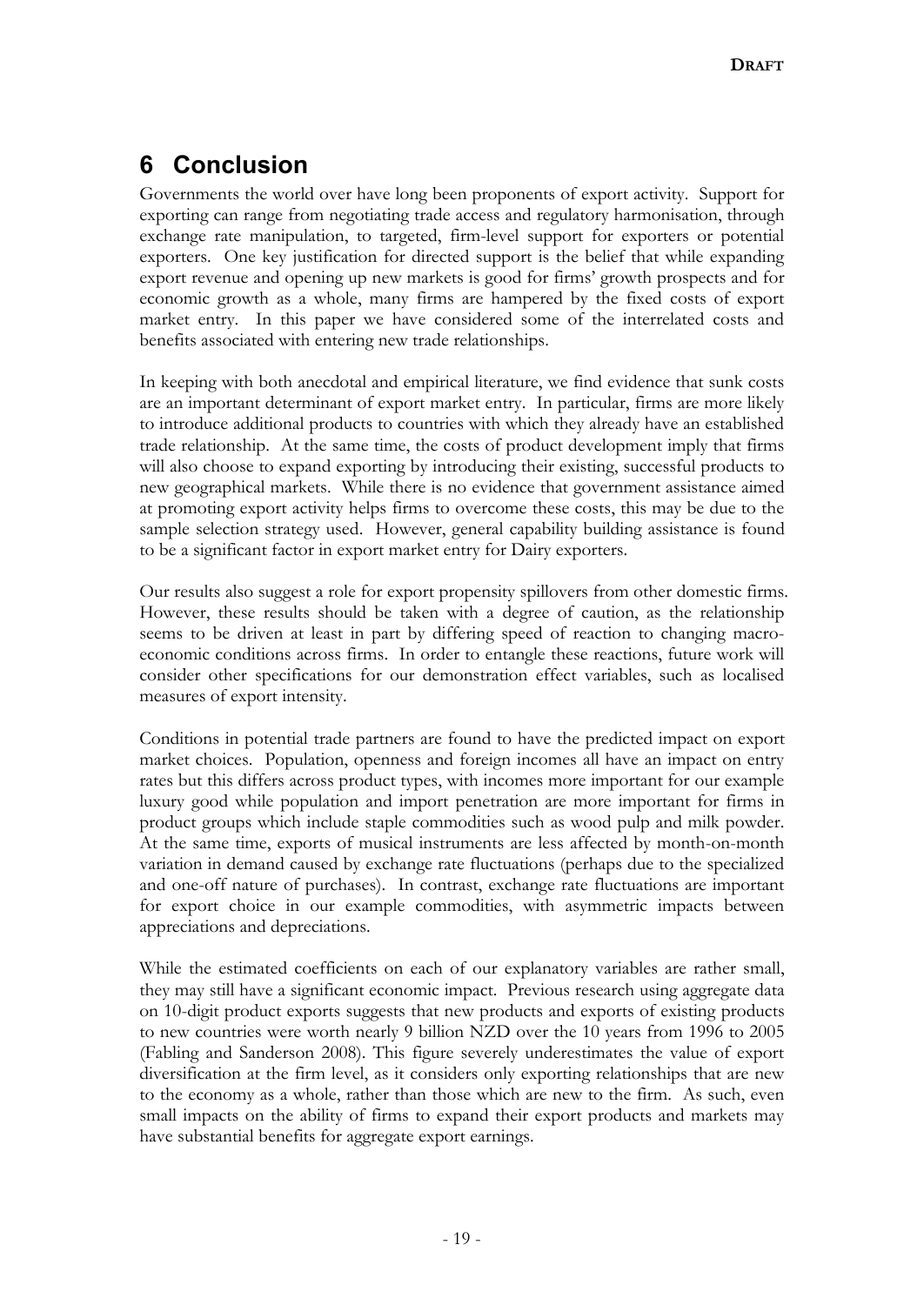# **7 Tables**

| Table 1: Comparing Independent Enterprises and Groups of Parent/Subsidiaries |  |
|------------------------------------------------------------------------------|--|
| (Full population, excluding zero-employment enterprises)                     |  |

| Unit of Observation | $\epsilon$    | No.      | Mean              | Mean VA                   | Share of | Share |
|---------------------|---------------|----------|-------------------|---------------------------|----------|-------|
|                     |               | Active   | Emp.              | [Std Dev]                 | Total    | of VA |
|                     |               | Firms    | [Std Dev]         |                           | Emp      |       |
| Enterprises         | All           | 334,413* | 4.48              | 259,626                   |          |       |
|                     | Enterprises   |          | [48.88]           | $[6.45e+6]$               |          |       |
|                     |               |          |                   |                           |          |       |
| <b>Firms</b>        | Independent   |          | 3.08              | 114,365                   | 0.669    | 0.428 |
|                     | Enterprises   | 324,600* | [10.62]           | [1.04e+6]                 |          |       |
|                     | Enterprises   | 9,816*   | 50.53             | 5,042,127                 |          |       |
|                     | within groups |          | [274.74]          | $[3.68e+07]$              |          |       |
|                     | Groups        | 4,986*   | 99.52<br>[667.27] | 8,027,011<br>$[6.75e+07]$ | 0.331    | 0.572 |

\* Firm counts have been random rounded base three to protect confidentiality.

|                                                                                                                                                                                                         | <b>Dairy</b> | <b>Wood Pulp</b> | <b>Musical</b><br><b>Instruments</b> |  |  |  |  |  |  |
|---------------------------------------------------------------------------------------------------------------------------------------------------------------------------------------------------------|--------------|------------------|--------------------------------------|--|--|--|--|--|--|
| Number of Firms (Actual or Potential Exporters)                                                                                                                                                         | 1,500*       | 579*             | 2,340*                               |  |  |  |  |  |  |
|                                                                                                                                                                                                         |              |                  |                                      |  |  |  |  |  |  |
| Number of 10-digit Products Ever Exported                                                                                                                                                               | 61           | 10               | 19                                   |  |  |  |  |  |  |
| Number of 3-digit Industries Ever Exporting                                                                                                                                                             | 17           | 5                | 17                                   |  |  |  |  |  |  |
|                                                                                                                                                                                                         |              |                  |                                      |  |  |  |  |  |  |
| <b>Number of Observed Entries</b>                                                                                                                                                                       | 975          | 92               | 63                                   |  |  |  |  |  |  |
| Number of Incumbent or Past Export Observations                                                                                                                                                         | 53,229       | 2,742            | 789                                  |  |  |  |  |  |  |
| <b>Number of Potential Entries</b>                                                                                                                                                                      | 34,902,564   | 5,904,046        | 21,489,708                           |  |  |  |  |  |  |
| Total number of observations (FxQxPxC)                                                                                                                                                                  | 34,956,768   | 5,906,880        | 21,490,560                           |  |  |  |  |  |  |
|                                                                                                                                                                                                         |              |                  |                                      |  |  |  |  |  |  |
| Average Employment in 2000/01 [Std Dev]                                                                                                                                                                 | 85.0 [584.0] | 69.4 [404.1]     | 36.6 [265.9]                         |  |  |  |  |  |  |
| Percentage Foreign Owned in 2000/01                                                                                                                                                                     | 2.1          | 1.9              | 1.02                                 |  |  |  |  |  |  |
| Percentage Independent Enterprises in 2000/01                                                                                                                                                           | 76.93        | 76.95            | 83.66                                |  |  |  |  |  |  |
| Percentage ever receiving EDA by April 2006                                                                                                                                                             | 6.23         | 5.79             | 3.94                                 |  |  |  |  |  |  |
| Percentage ever receiving CAP by April 2006                                                                                                                                                             | 37.43        | 28.74            | 30.24                                |  |  |  |  |  |  |
| Note that the percentages calculated above refer to a snapshot of those firms which are in-sample for<br>the year in question. Firms which change industries may move out of (into) sample if their new |              |                  |                                      |  |  |  |  |  |  |
| (previous) industry is never observed to export any product in the relevant HS Chapter.<br>* Firm counts have been random rounded base three to protect confidentiality                                 |              |                  |                                      |  |  |  |  |  |  |

\* Firm counts have been random rounded base three to protect confidentiality.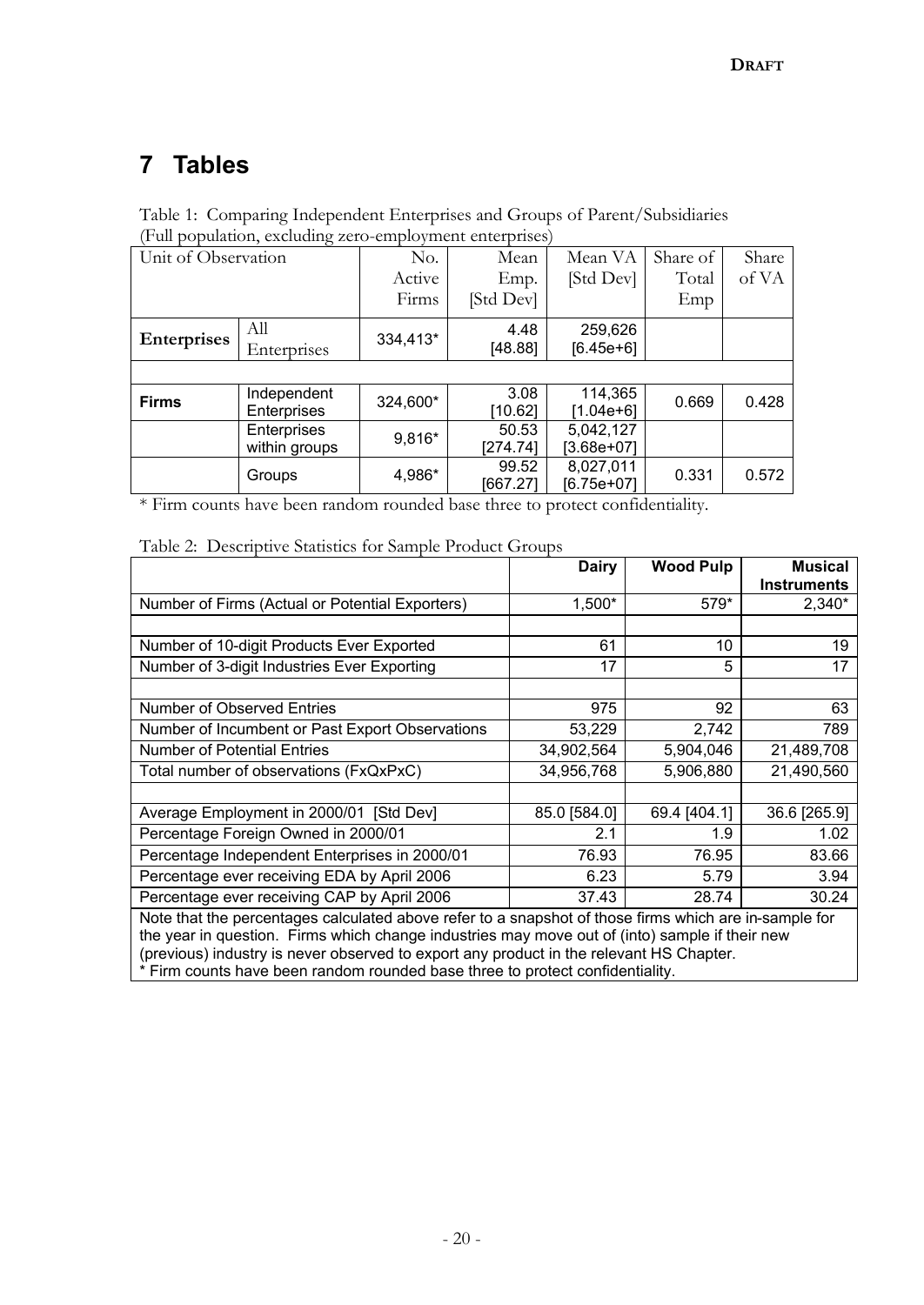Table 3: Regression Results for Chapter 47: Wood Pulp

| WOOD PULP                                                             | (1)             | (2)           | (3)                      | (4)                      | (5)           |
|-----------------------------------------------------------------------|-----------------|---------------|--------------------------|--------------------------|---------------|
|                                                                       | Full Model      | Excl. Govt    | Excl. Firm               | Excl. Demo.              | Asymmetric    |
|                                                                       |                 | Assistance    | Chars.                   | Effects                  | Exch. Rate    |
| <b>MFP</b>                                                            | 1.15E-08        | 7.98E-09      | 1.649e-08*               | 3.72E-08                 | 8.00E-09      |
|                                                                       | [0.412]         | [0.471]       | [0.091]                  | [0.345]                  | [0.483]       |
| <b>EMP</b>                                                            | 6.65E-09        | 4.55E-09      |                          | 6.61E-09                 | 4.63E-09      |
|                                                                       | [0.267]         | [0.332]       |                          | [0.685]                  | [0.335]       |
| <b>FOREIGN</b>                                                        | 7.89E-09        | 5.61E-09      | $\overline{\phantom{a}}$ | 7.00E-09                 | 5.80E-09      |
|                                                                       | [0.735]         | [0.759]       |                          | [0.907]                  | [0.757]       |
| <b>INDEP</b>                                                          | 4.845e-08***    | 3.515e-08***  |                          | 1.208e-07***             | 3.617e-08***  |
|                                                                       | [0.002]         | [0.003]       |                          | [0.004]                  | [0.003]       |
| PROD_HIST_X                                                           | 2.682e-07***    | 2.206e-07***  | 2.668e-07***             | 6.970e-07***             | 2.267e-07***  |
|                                                                       | [0.000]         | [0.000]       | [0.000]                  | [0.000]                  | [0.000]       |
| CTY_HIST_X                                                            | 7.938e-08***    | 6.188e-08***  | 6.935e-08***             | 2.779e-07***             | 6.351e-08***  |
|                                                                       | [0.000]         | [0.000]       | [0.000]                  | [0.000]                  | [0.000]       |
| PROD_HIST_M                                                           | $-4.39E-08$     | $-3.52E-08$   | $-4.37E-08$              | $-1.69E-07$              | $-3.61E-08$   |
|                                                                       | [0.287]         | [0.284]       | [0.254]                  | [0.127]                  | [0.284]       |
| CTY_HIST_M                                                            | $-4.31E-09$     | $-3.62E-09$   | $-1.45E-08$              | 5.08E-08                 | $-3.64E-09$   |
|                                                                       | [0.821]         | [0.811]       | $[0.407]$                | [0.297]                  | [0.815]       |
| RELN_HIST_M                                                           | 1.13E-07        | 9.17E-08      | 1.12E-07                 | 4.654e-07*               | 9.35E-08      |
|                                                                       | [0.223]         | [0.216]       | [0.201]                  | [0.076]                  | [0.220]       |
| DEMO_PROD                                                             | 5.378e-04**     | 4.231e-04**   | 5.239e-04**              | $\overline{a}$           | 4.295e-04*    |
|                                                                       | [0.046]         | [0.050]       | [0.038]                  |                          | [0.052]       |
| DEMO_CTY                                                              | 1.536e-05***    | 1.222e-05***  | 1.465e-05***             | $-$                      | 1.263e-05***  |
|                                                                       | [0.000]         | [0.000]       | [0.000]                  |                          | [0.000]       |
| DEMO_RELN                                                             | 7.10E-04        | 5.52E-04      | 6.56E-04                 | $\overline{\phantom{a}}$ | 5.74E-04      |
|                                                                       | [0.133]         | [0.144]       | [0.141]                  |                          | [0.138]       |
| D1_NZGDP                                                              | 1.235e-06*      | 1.003e-06*    | 1.287e-06**              | 4.438e-06***             | 1.037e-06*    |
|                                                                       | [0.057]         | [0.051]       | [0.022]                  | [0.007]                  | [0.051]       |
| <b>POP</b>                                                            | 3.641e-08***    | 2.914e-08***  | 3.484e-08***             | 1.039e-07***             | 2.984e-08***  |
|                                                                       | [0.000]         | [0.000]       | [0.000]                  | [0.000]                  | [0.000]       |
| GDP_PP                                                                | $-4.47E-09$     | $-3.60E-09$   | $-3.54E-09$              | 2.210e-08**              | $-3.73E-09$   |
|                                                                       | [0.334]         | [0.329]       | [0.421]                  | [0.028]                  | [0.326]       |
| <b>OPEN</b>                                                           | 5.234e-08***    | 4.202e-08***  | 5.052e-08***             | 1.200e-07***             | 4.336e-08***  |
|                                                                       | [0.000]         | [0.000]       | [0.000]                  | [0.000]                  | [0.000]       |
| D1_POP                                                                | 5.40E-07        | 4.39E-07      | 5.03E-07                 | 2.562e-06**              | 4.28E-07      |
|                                                                       | [0.251]         | [0.243]       | [0.255]                  | [0.024]                  | [0.259]       |
| D1 GDP PP                                                             | 5.63E-08        | 4.61E-08      | 5.19E-08                 | 2.27E-07                 | 4.40E-08      |
|                                                                       | [0.617]         | [0.607]       | [0.619]                  | [0.449]                  | [0.639]       |
| D1_OPEN                                                               | $-2.40E-08$     | $-1.85E-08$   | $-2.47E-08$              | $-4.04E-08$              | $-1.96E-08$   |
|                                                                       | [0.600]         | [0.611]       | [0.565]                  | [0.735]                  | [0.598]       |
| <b>EXRATE</b>                                                         | $-8.416e-08***$ | -6.886e-08*** | $-8.484e-08***$          | -2.175e-07***            |               |
|                                                                       | [0.005]         | [0.004]       | [0.002]                  | [0.003]                  |               |
| LOW DEV                                                               |                 |               |                          |                          | 8.794e-08**   |
|                                                                       |                 |               |                          |                          | [0.034]       |
| HIGH_DEV                                                              |                 |               |                          |                          | $-6.218e-08*$ |
|                                                                       |                 |               |                          |                          | [0.058]       |
| <b>EDA</b>                                                            | PPF             |               |                          |                          |               |
|                                                                       |                 |               |                          |                          |               |
| CAP                                                                   | PPF             |               |                          |                          |               |
|                                                                       |                 |               |                          |                          |               |
| Observations                                                          | 3647353         | 4224283       | 4224283                  | 4301131                  | 4224283       |
| Pseudo R-squared                                                      | 0.471           | 0.475         | 0.469                    | 0.457                    | 0.475         |
| Robust p values in brackets. PPF: variable perfectly predicts failure |                 |               |                          |                          |               |
| * significant at 10%; ** significant at 5%; *** significant at 1%     |                 |               |                          |                          |               |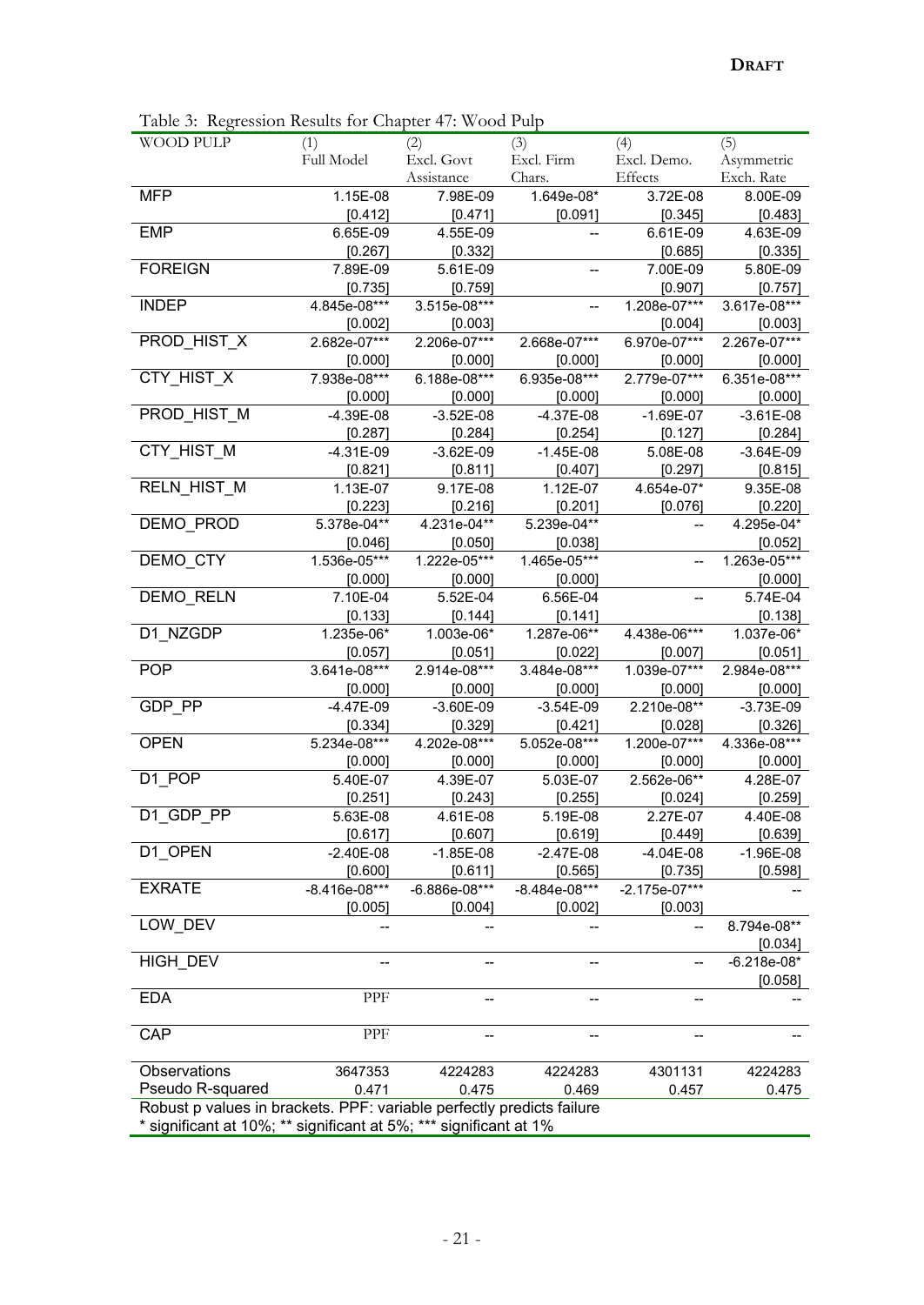| MUSICAL                                                               | (1)               | (2)                      | (3)                      | (4)                    | (5)                      |  |
|-----------------------------------------------------------------------|-------------------|--------------------------|--------------------------|------------------------|--------------------------|--|
| <b>INSTRUMENTS</b>                                                    |                   |                          |                          |                        |                          |  |
|                                                                       | <b>Full Model</b> | Excl. Govt<br>Assistance | Excl. Firm<br>Chars.     | Excl. Demo.<br>Effects | Asymmetric<br>Exch. Rate |  |
| <b>MFP</b>                                                            | 2.414e-08*        | 2.323e-08*               | 4.979e-08***             | 2.996e-08**            | 2.257e-08*               |  |
|                                                                       | [0.062]           | [0.071]                  | [0.004]                  | [0.048]                | [0.072]                  |  |
| <b>EMP</b>                                                            | $-3.632e-08**$    | $-3.667e-08**$           |                          | $-4.602e-08***$        | $-3.675e-08**$           |  |
|                                                                       | [0.028]           | [0.023]                  |                          | [0.006]                | [0.023]                  |  |
| <b>FOREIGN</b>                                                        | 7.50E-07          | 7.75E-07                 | $\overline{\phantom{a}}$ | 7.84E-07               | 7.87E-07                 |  |
|                                                                       | [0.107]           | [0.105]                  |                          | [0.113]                | [0.106]                  |  |
| <b>INDEP</b>                                                          | 3.39E-09          | 2.37E-09                 |                          | 2.26E-08               | $2.61E-09$               |  |
|                                                                       | [0.929]           | [0.947]                  |                          | [0.528]                | [0.941]                  |  |
| PROD_HIST_X                                                           | 4.846e-07***      | 4.808e-07***             | $5.415e-07***$           | 5.252e-07***           | 4.767e-07***             |  |
|                                                                       | [0.000]           | [0.000]                  | [0.000]                  | [0.000]                | [0.000]                  |  |
| CTY_HIST_X                                                            | 2.240e-07***      | 2.203e-07***             | 2.047e-07***             | 3.253e-07***           | 2.190e-07***             |  |
|                                                                       | [0.000]           | [0.000]                  | [0.000]                  | [0.000]                | [0.000]                  |  |
| PROD_HIST_M                                                           | 1.727e-07**       | 1.719e-07**              | 1.819e-07**              | 1.825e-07**            | 1.711e-07**              |  |
|                                                                       | [0.012]           | [0.012]                  | [0.017]                  | [0.015]                | [0.011]                  |  |
| CTY_HIST_M                                                            | 3.92E-08          | 4.08E-08                 | $-2.94E-09$              | 1.012e-07***           | 4.08E-08                 |  |
|                                                                       | [0.248]           | [0.221]                  | [0.940]                  | [0.010]                | [0.217]                  |  |
| RELN_HIST_M                                                           | 2.794e-07**       | 2.756e-07**              | 3.759e-07***             | 2.946e-07**            | 2.722e-07**              |  |
|                                                                       | [0.012]           | [0.013]                  | [0.002]                  | [0.016]                | [0.013]                  |  |
| DEMO_PROD                                                             | 6.944e-04**       | 6.890e-04**              | 7.227e-04**              | $\overline{a}$         | 6.565e-04**              |  |
|                                                                       | [0.013]           | [0.014]                  | [0.019]                  |                        | [0.021]                  |  |
| DEMO_CTY                                                              | 1.987e-05***      | 1.973e-05***             | 2.543e-05***             |                        | 1.988e-05***             |  |
|                                                                       | [0.000]           | [0.000]                  | [0.000]                  |                        | [0.000]                  |  |
| DEMO_RELN                                                             | $-5.97E-04$       | $-5.75E-04$              | $-6.32E-04$              |                        | $-5.30E-04$              |  |
|                                                                       | [0.489]           | [0.498]                  | [0.506]                  |                        | [0.535]                  |  |
| D1_NZGDP                                                              | $-1.63E-06$       | $-1.52E-06$              | $-1.91E-06$              | $-1.49E-06$            | $-1.42E-06$              |  |
|                                                                       | [0.185]           | [0.210]                  | [0.154]                  | [0.247]                | [0.232]                  |  |
| <b>POP</b>                                                            | 3.047e-08*        | 2.989e-08*               | 3.343e-08**              | 3.021e-08*             | 2.905e-08*               |  |
|                                                                       | [0.053]           | [0.052]                  | [0.044]                  | [0.061]                | [0.052]                  |  |
| GDP_PP                                                                | 4.564e-08**       | 4.500e-08**              | 5.120e-08**              | 7.488e-08***           | 4.454e-08**              |  |
|                                                                       | [0.015]           | [0.015]                  | [0.015]                  | [0.001]                | [0.016]                  |  |
| <b>OPEN</b>                                                           | $-5.76E-09$       | $-5.96E-09$              | $-7.37E-09$              | $-3.887e-08*$          | $-3.27E-09$              |  |
|                                                                       | [0.757]           | [0.746]                  | [0.715]                  | [0.058]                | [0.857]                  |  |
| $D1$ <sub>_POP</sub>                                                  | 1.84E-07          | 1.63E-07                 | 3.35E-08                 | 1.68E-06               | 8.41E-09                 |  |
|                                                                       | [0.918]           | [0.927]                  | [0.987]                  | [0.222]                | [0.996]                  |  |
| D1_GDP_PP                                                             | $-6.93E - 07$     | $-6.87E-07$              | $-7.06E - 07$            | $-7.13E-07$            | $-6.66E - 07$            |  |
|                                                                       | [0.193]           | [0.196]                  | [0.270]                  | [0.274]                | [0.211]                  |  |
| D1 OPEN                                                               | 7.33E-08          | 7.05E-08                 | 1.16E-07                 | 1.21E-07               | 7.69E-08                 |  |
|                                                                       | [0.639]           | [0.647]                  | [0.511]                  | [0.443]                | [0.621]                  |  |
| <b>EXRATE</b>                                                         | 8.85E-09          | 8.24E-09                 | 1.51E-08                 | 4.22E-09               |                          |  |
|                                                                       | [0.574]           | [0.606]                  | [0.314]                  | [0.896]                |                          |  |
| LOW DEV                                                               |                   |                          |                          |                        | 1.28E-08                 |  |
|                                                                       |                   |                          |                          |                        | [0.150]                  |  |
| HIGH DEV                                                              |                   |                          |                          |                        | 1.22E-07                 |  |
|                                                                       |                   |                          |                          |                        | [0.500]                  |  |
| <b>EDA</b>                                                            | <b>PPF</b>        |                          |                          |                        |                          |  |
|                                                                       |                   |                          |                          |                        |                          |  |
| CAP                                                                   | 4.20E-09          |                          |                          |                        |                          |  |
|                                                                       | [0.932]           |                          |                          |                        |                          |  |
| Observations                                                          | 1325485           | 1339602                  | 1339602                  | 1339602                | 1339602                  |  |
| Pseudo R-squared                                                      | 0.383             | 0.383                    | 0.372                    | 0.365                  | 0.383                    |  |
| Robust p values in brackets. PPF: variable perfectly predicts failure |                   |                          |                          |                        |                          |  |
| * significant at 10%; ** significant at 5%; *** significant at 1%     |                   |                          |                          |                        |                          |  |

Table 4: Regression Results for Chapter 92: Musical Instruments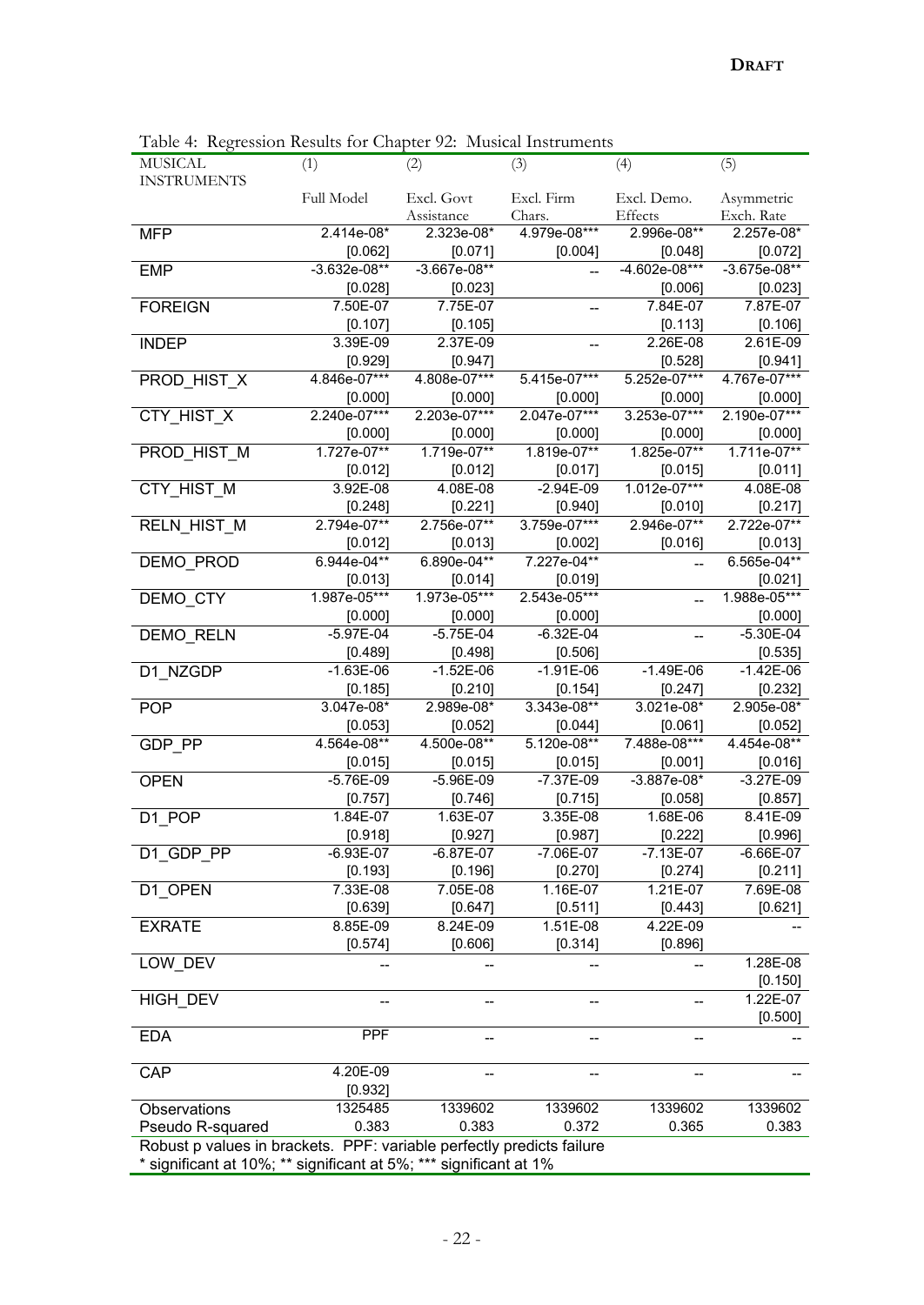| <b>DAIRY</b>                                                      | (2)<br>(1)     |                  | (3)           | (4)            | (5)              |  |
|-------------------------------------------------------------------|----------------|------------------|---------------|----------------|------------------|--|
|                                                                   | Full Model     | Excl. Govt       | Excl. Firm    | Excl. Demo.    | Asymmetric       |  |
|                                                                   |                | Assistance       | Chars.        | Effects        | Exch. Rate       |  |
| <b>MFP</b>                                                        | $-7.72E-08$    | $-7.15E-08$      | $-6.69E-08$   | $-8.08E-08$    | $-8.45E-08$      |  |
|                                                                   | [0.566]        | [0.605]          | [0.685]       | [0.670]        | [0.538]          |  |
| <b>EMP</b>                                                        | 1.12E-08       | $-8.75E-09$      |               | $-2.47E-07**$  | $-9.85E-09$      |  |
|                                                                   | [0.885]        | [0.912]          |               | [0.018]        | [0.901]          |  |
| <b>FOREIGN</b>                                                    | 2.19E-07       | 1.82E-07         |               | 1.02E-07       | 1.72E-07         |  |
|                                                                   | [0.483]        | [0.562]          |               | [0.808]        | [0.586]          |  |
| <b>INDEP</b>                                                      | $-2.06E-06***$ | $-1.99E - 06***$ |               | $-2.71E-06***$ | $-2.00E - 06***$ |  |
|                                                                   | [0.000]        | [0.000]          |               | [0.000]        | [0.000]          |  |
| PROD_HIST_X                                                       | 8.21E-06***    | 8.54E-06***      | 1.13E-05***   | 1.15E-05***    | 8.56E-06***      |  |
|                                                                   | [0.000]        | [0.000]          | [0.000]       | [0.000]        | [0.000]          |  |
| CTY_HIST_X                                                        | 5.08E-06***    | 5.20E-06***      | 6.98E-06***   | 8.16E-06***    | 5.20E-06***      |  |
|                                                                   | [0.000]        | [0.000]          | [0.000]       | [0.000]        | [0.000]          |  |
| PROD_HIST_M                                                       | 2.00E-06***    | 2.04E-06***      | 2.60E-06***   | 2.86E-06***    | 2.05E-06***      |  |
|                                                                   | [0.000]        | [0.000]          | [0.000]       | [0.000]        | [0.000]          |  |
| CTY_HIST_M                                                        | $-7.95E-08$    | $-4.97E-08$      | 4.78E-08      | 7.69E-07*      | $-4.15E-08$      |  |
|                                                                   | [0.796]        | [0.876]          | [0.905]       | [0.069]        | [0.897]          |  |
| RELN_HIST_M                                                       | 1.22E-06       | 1.30E-06         | 1.57E-06      | 2.23E-06       | 1.31E-06         |  |
|                                                                   | [0.488]        | [0.474]          | [0.486]       | [0.387]        | [0.472]          |  |
| DEMO_PROD                                                         | 0.006823***    | $0.007233***$    | 0.008901***   | --             | 0.007293***      |  |
|                                                                   | [0.000]        | [0.000]          | [0.000]       |                | [0.000]          |  |
| DEMO_CTY                                                          | 0.000276***    | 0.000287***      | 0.000325***   |                | 0.000296***      |  |
|                                                                   | [0.000]        | [0.000]          | [0.000]       |                | [0.000]          |  |
| DEMO_RELN                                                         | $0.034228***$  | o.035188***      | 0.042956***   | --             | 0.034984***      |  |
|                                                                   | [0.000]        | [0.000]          | [0.000]       |                | [0.000]          |  |
| D1_NZGDP                                                          | 1.16E-05       | 1.27E-05         | 1.41E-05      | 1.51E-05       | 1.36E-05         |  |
|                                                                   | [0.245]        | [0.204]          | [0.215]       | [0.272]        | [0.178]          |  |
| <b>POP</b>                                                        | 2.88E-07***    | 2.94E-07***      | 3.62E-07***   | 4.27E-07***    | 2.96E-07***      |  |
|                                                                   | [0.000]        | [0.000]          | [0.000]       | [0.000]        | [0.000]          |  |
| GDP_PP                                                            | 5.48E-08       | 5.45E-08         | 5.79E-08      | 3.04E-07***    | 5.28E-08         |  |
|                                                                   | [0.510]        | [0.526]          | [0.593]       | [0.007]        | [0.540]          |  |
| <b>OPEN</b>                                                       | 6.01E-07***    | 6.17E-07***      | 7.73E-07***   | 6.60E-07***    | 6.44E-07***      |  |
|                                                                   | [0.000]        | [0.000]          | [0.000]       | [0.006]        | [0.000]          |  |
| D1_POP                                                            | 1.59E-05       | 1.65E-05         | 0.00002       | 2.64E-05**     | 1.58E-05         |  |
|                                                                   | [0.113]        | [0.110]          | [0.122]       | [0.048]        | [0.125]          |  |
| D1 GDP PP                                                         | 1.66E-06       | 1.79E-06         | 2.29E-06      | 3.35E-06       | 1.73E-06         |  |
|                                                                   | [0.461]        | [0.438]          | [0.428]       | [0.289]        | [0.453]          |  |
| D1_OPEN                                                           | $-3.61E-07$    | $-3.26E-07$      | $-3.91E-07$   | 7.79E-08       | $-3.33E-07$      |  |
|                                                                   | [0.659]        | [0.698]          | [0.710]       | [0.944]        | [0.690]          |  |
| <b>EXRATE</b>                                                     | $-1.15E-06**$  | $-1.14E-06**$    | $-1.45E-06**$ | $-1.47E-06**$  |                  |  |
|                                                                   | [0.017]        | [0.019]          | [0.018]       | [0.018]        |                  |  |
| LOW DEV                                                           |                |                  |               |                | 2.62E-06***      |  |
|                                                                   |                |                  |               |                | [0.007]          |  |
| HIGH_DEV                                                          |                |                  |               |                | $-8.18E - 07$    |  |
|                                                                   |                |                  |               |                | [0.105]          |  |
| <b>EDA</b>                                                        | $-6.89E-07$    |                  |               |                |                  |  |
|                                                                   | [0.217]        |                  |               |                |                  |  |
| <b>CAP</b>                                                        | 6.36E-07**     |                  |               |                |                  |  |
|                                                                   | [0.025]        |                  |               |                |                  |  |
| Observations                                                      | 4891533        | 4891533          | 4891533       | 4891533        | 4891533          |  |
| Pseudo R-squared                                                  | 0.365          | 0.364            | 0.362         | 0.356          | 0.364            |  |
| Robust p values in brackets                                       |                |                  |               |                |                  |  |
| * significant at 10%; ** significant at 5%; *** significant at 1% |                |                  |               |                |                  |  |

Table 5: Regression Results for Chapter 4: Dairy Products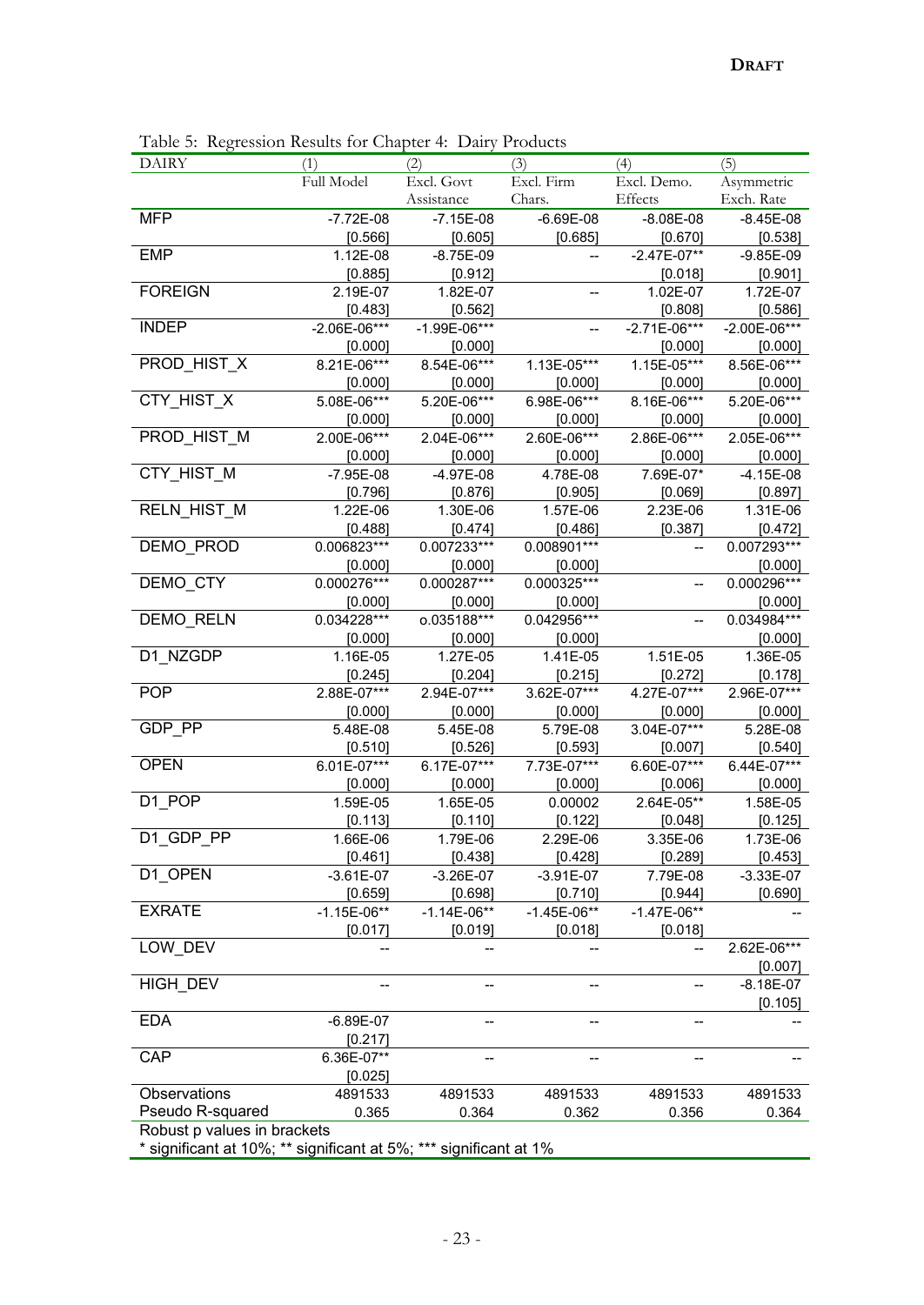### **8 References**

- Aitken, B., G. Hansen and A. Harrison (1997), "Spillovers, Foreign Investment, and Export Behaviour, *Journal of International Economics*, 43(1-2), 103-132.
- Akerman, Anders and Rikard Forslid (2007), "Country Size, Productivity and Trade Share Convergence: An analysis of Heterogeneous Firms and Country size dependent Beachhead Costs", CEPR Discussion Paper No. 6545, Centre of Economic Policy Research, London.
- Arkolakis, Costas (2006), "Market Access Costs and the New Consumers Margin in International Trade", mimeo, University of Minnesota.
- Bernard, Andrew B. and J. Bradford Jensen (2004) , "Why Some Firms Export", *The Review of Economics and Statistics, 86(2)*, 561-569
- Bernard, Andrew B., J. Bradford Jensen, Stephen J. Redding and Peter K. Schott (2007), "Firms in International Trade", *Journal of Economic Perspectives* 21(3), 105-130
- Bernard, Andrew B. and Joachim Wagner (2001), "Export Entry and Exit by German Firms", *Review of World Economics* 137(1), 105-123
- Campa, Jose M. (2004), "Exchange Rates and trade: How Important is Hysteresis in Trade?", *European Economic Review,* 48, 527-548.
- Clerides, Sofronis K., Saul Lach and James R. Tybout (1998), "Is Learning by exporting Important? Microdynamic Evidence from Colombia, Mexico, and Morocco", *The Quarterly Journal of Economics 113(3), 903-947*.
- Fabling, Richard and Lynda Sanderson (2008), "Firm-Level Patterns in Merchandise Trade", Ministry of Economic Development Occasional Paper 08/03.
- Fabling, Richard and Arthur Grimes (2008a) "Do Exporters Cut the Hedge? Who Hedges, When and Why?" Ministry of Economic Development Occasional 08/02
- Fabling, Richard and Arthur Grimes (2008b), "Over the Hedge or Under It? Exporters Optimal and Selective Hedging Choices" Paper presented at the New Zealand Association of Economists Conference 2008, Wellington New Zealand.
- Greenaway, David and Richard Kneller (2004), "Exporting, Agglomeration and Productivity : A Difference in Difference Analysis of Matched Firms", GEP Research Paper 03/45, University of Nottingham (forthcoming in the *European Economic Review*, 2008)
- -- (2004), "Exporting and Productivity in the United Kingdom", *Oxford Review of Economic Policy* 20(3), 358-371
- Grossman, Gene M. and Elhanan Helpman (1991), "Quality Ladders and Product Cycles", *Quarterly Journal of Economics* 106(2), 557-86.
- Hausmann, Ricardo and Dani Rodrik (2003), "Economic Development as Self-Discovery", *Journal of Development Economics*
- Melitz, Marc (2003), "The Impact of Trade on Intra-Industry Reallocations and Aggregate Industry Productivity", *Econometrica* 71(6), 1695-1725
- Morgan, G.H.T (1977) "Modelling Exports by New Zealand Industries A Preliminary Investigation", Paper presented at the New Zealand Association of Economists Conference 1977, Hamilton New Zealand
- Tweedie, A.J. and G.H. Spencer (1981), "Supply Behaviour in New Zealand's Export Industries", Reserve Bank Discussion Paper G/81/1.
- Wagner, Joachim (2007), "Exports and Productivity: A Survey of the Evidence from Firm-level Data", *The World Economy* 30 (1) , 60–82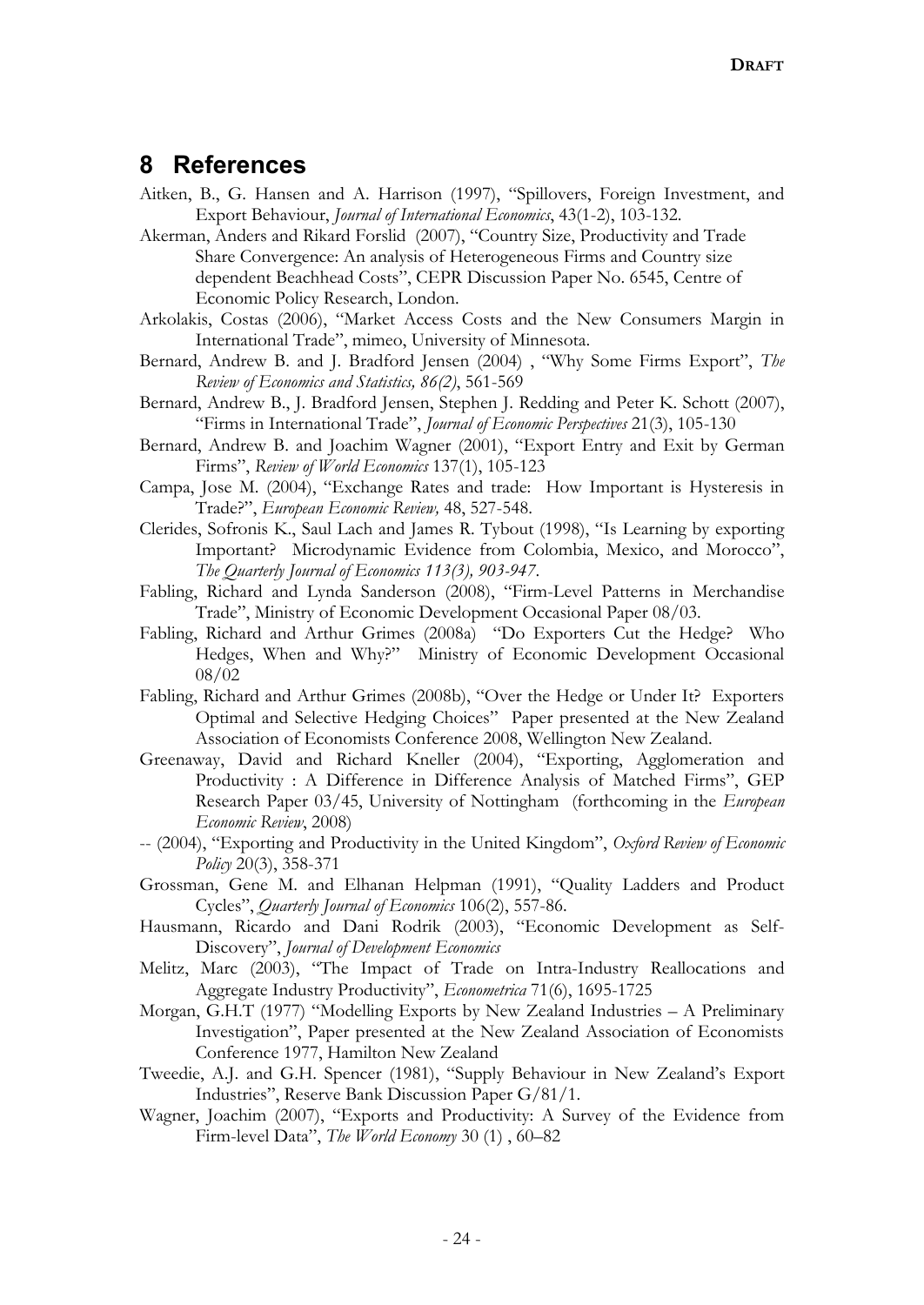# **Appendix A: Data Sources, Coverage and Definitions**

#### **Data Sources**

| Datasets within the prototype Longitudinal Business Database |                                                   |  |  |  |  |  |
|--------------------------------------------------------------|---------------------------------------------------|--|--|--|--|--|
| <b>AES</b>                                                   | Annual Enterprise Survey                          |  |  |  |  |  |
| BAI                                                          | <b>Business Activity Indicator</b>                |  |  |  |  |  |
| Customs                                                      | NZ Customs Import and Export Entry forms          |  |  |  |  |  |
| GAP                                                          | Government Assistance Programme participant lists |  |  |  |  |  |
| IR4                                                          | Company Tax Returns                               |  |  |  |  |  |
| IR10                                                         | Accounts Information                              |  |  |  |  |  |
| LBF                                                          | Longitudinal Business Frame                       |  |  |  |  |  |
| LEED                                                         | Linked Employer-Employee Database                 |  |  |  |  |  |

#### External Data Sources

| IFS | International                                                         | Financial | <b>Statistics</b> | database |
|-----|-----------------------------------------------------------------------|-----------|-------------------|----------|
|     | http://www.imfstatistics.org/imf/. Accessed 23 Jan 2008.              |           |                   |          |
| UN. | United Nations Statistics Division, National Accounts Main Aggregates |           |                   |          |
|     | Database. Accessed 23 Jan 2008.                                       |           |                   |          |

#### **Export Data**

The export data we use was provided to Statistics New Zealand by the New Zealand Customs Service. It is collected from forms completed by firms whenever they import or export any physical goods. Copies of each form are attached as Appendix B. The data has been made available at the shipment level, including details of the products traded (10-digit Harmonised System codes), value, volume, means of transport, currency of trade, an identifier of whether exchange rate cover has been taken, and country of destination, origin and export.

Over the period from 1996 to 2007, there have been a number of revisions to the 10- Digit Hamonised System classifications, reflecting a combination of the introduction of new goods, changes in the perceived importance of distinguishing between goods with certain characteristics, and changes in the tariff system. In order to maintain a consistent definition of goods over the entire observation period and hence prevent the identification of erroneous entries and exits, we group 10-digit product codes into the smallest possible consistent product groups. That is, where two or more product classifications have been merged, or a single classification has been redefined as multiple separate product codes, we aggregate these codes into a single product.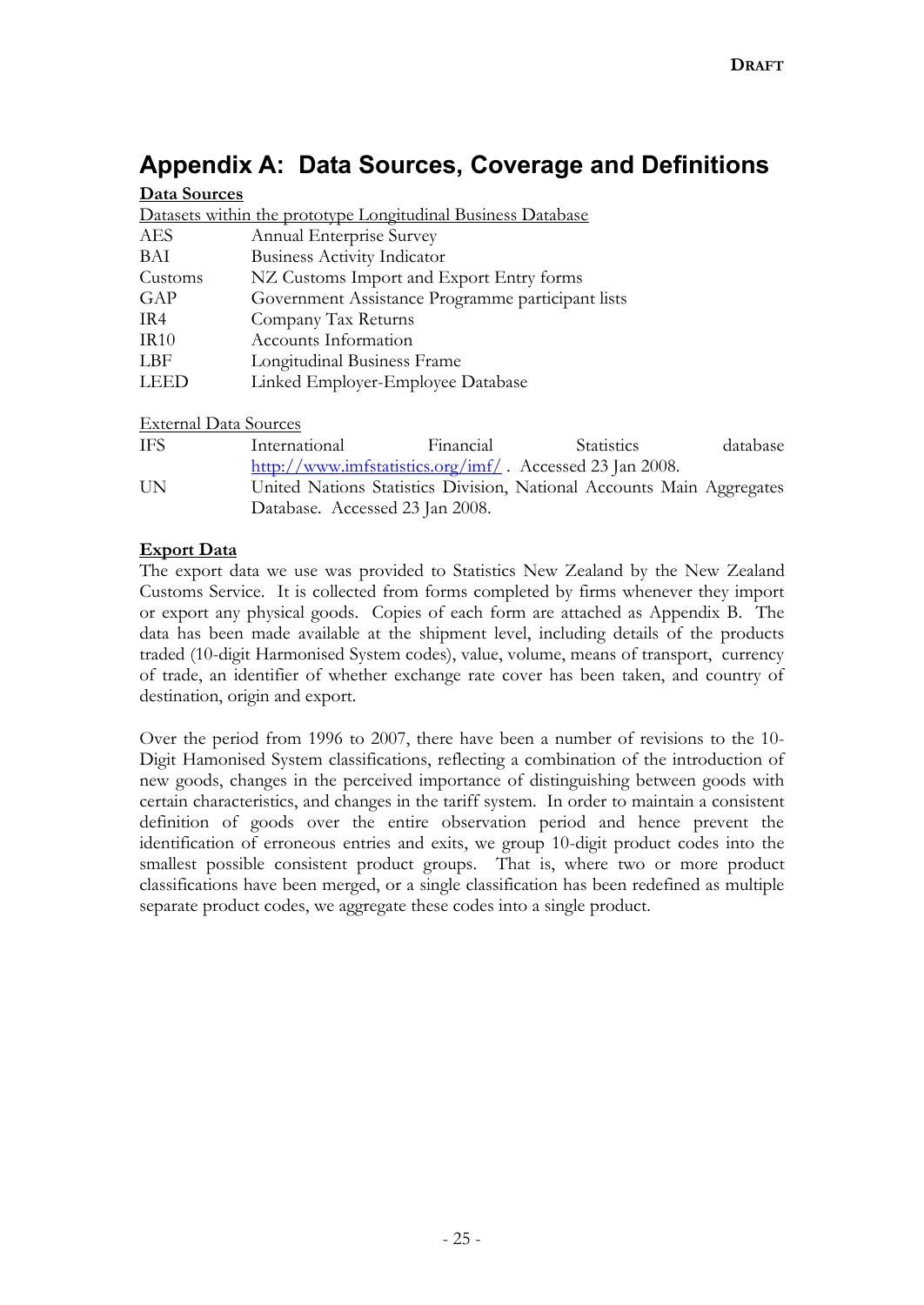| <b>Source and Definition of Variables</b> |                            |                                                                                                                                                                                                                                                                                                                                                                                                                                                                                                      |  |  |  |  |  |
|-------------------------------------------|----------------------------|------------------------------------------------------------------------------------------------------------------------------------------------------------------------------------------------------------------------------------------------------------------------------------------------------------------------------------------------------------------------------------------------------------------------------------------------------------------------------------------------------|--|--|--|--|--|
| Variable                                  | Source                     | Definition and Construction                                                                                                                                                                                                                                                                                                                                                                                                                                                                          |  |  |  |  |  |
| <b>Independent Variable</b>               |                            |                                                                                                                                                                                                                                                                                                                                                                                                                                                                                                      |  |  |  |  |  |
| Entry                                     | Customs                    | Dummy variable indicating the first time a firm<br>exports a specific product to a specific market since<br>January 1996 (the beginning of the available Customs<br>data).                                                                                                                                                                                                                                                                                                                           |  |  |  |  |  |
| <b>Explanatory Variables - Firm level</b> |                            |                                                                                                                                                                                                                                                                                                                                                                                                                                                                                                      |  |  |  |  |  |
| MFP                                       | <b>AES</b>                 | Log of lagged MFP, relative to the industry-year                                                                                                                                                                                                                                                                                                                                                                                                                                                     |  |  |  |  |  |
|                                           | IR10<br><b>LEED</b><br>BAI | average.<br>MFP is calculated using a Cobb-Douglas production<br>function with non-constant returns to scale. Value-<br>added is constructed from firms' IR10 returns and<br>BAI (GST returns). Capital services are constructed as<br>depreciation plus rental and leasing costs plus the<br>implied opportunity cost of owned<br>assets.<br>Employment is the sum of rolling mean employees<br>and an annual count of working proprietors, both<br>from LEED. See Fabling and Grimes (2008b) for a |  |  |  |  |  |
|                                           |                            | more detailed explanation.                                                                                                                                                                                                                                                                                                                                                                                                                                                                           |  |  |  |  |  |
| <b>EMP</b>                                | <b>LEED</b>                | Log of lagged employment. Employment is the sum of<br>rolling mean employees and an annual count of<br>working proprietors, both from LEED.                                                                                                                                                                                                                                                                                                                                                          |  |  |  |  |  |
| <b>INDEP</b>                              | LBF                        | Indicator variable equal to one if the firm is a single<br>enterprise and is not in a parent/subsidiary<br>relationship with any other firm over the period<br>covered by the LBF, and zero if the firm is constructed<br>from a group of related enterprises.                                                                                                                                                                                                                                       |  |  |  |  |  |
| <b>FOREIGN</b>                            | IR4/LBF                    | Indicator of known non-resident control. Variable is<br>equal to one for firms answering 'yes' to the question<br>"Is this business owned or controlled by a non-<br>resident?" in their IR4, and firms which do not<br>complete an IR4 but are listed as having at least 50<br>percent foreign ownership in the LBF. For groups of<br>enterprises, the response of the New Zealand located<br>parent enterprise is used.                                                                            |  |  |  |  |  |
| EDA                                       | GAP                        | Indicator that firm has ever been approved for<br>government assistance specifically targeted at export<br>activities. Includes the Enterprise Development Grant<br>- Market Development; and the Enterprise Network<br>Fund from New Zealand Trade and Enterprise.                                                                                                                                                                                                                                  |  |  |  |  |  |
| <b>CAP</b>                                | GAP                        | Indicator that firm has ever been approved for<br>government assistance targeted at building firm<br>capability. Includes a range of schemes administered<br>Zealand Trade<br>and Enterprise,<br>by New<br>the<br>Foundation for Research Science and Technology, and<br>Te Puni Kokiri.                                                                                                                                                                                                             |  |  |  |  |  |
|                                           |                            | <b>Explanatory Variables - International Trade Experience</b>                                                                                                                                                                                                                                                                                                                                                                                                                                        |  |  |  |  |  |
| TS_PROD                                   | Customs                    | Inverse of the number of quarters since the firm last<br>exported the relevant product.                                                                                                                                                                                                                                                                                                                                                                                                              |  |  |  |  |  |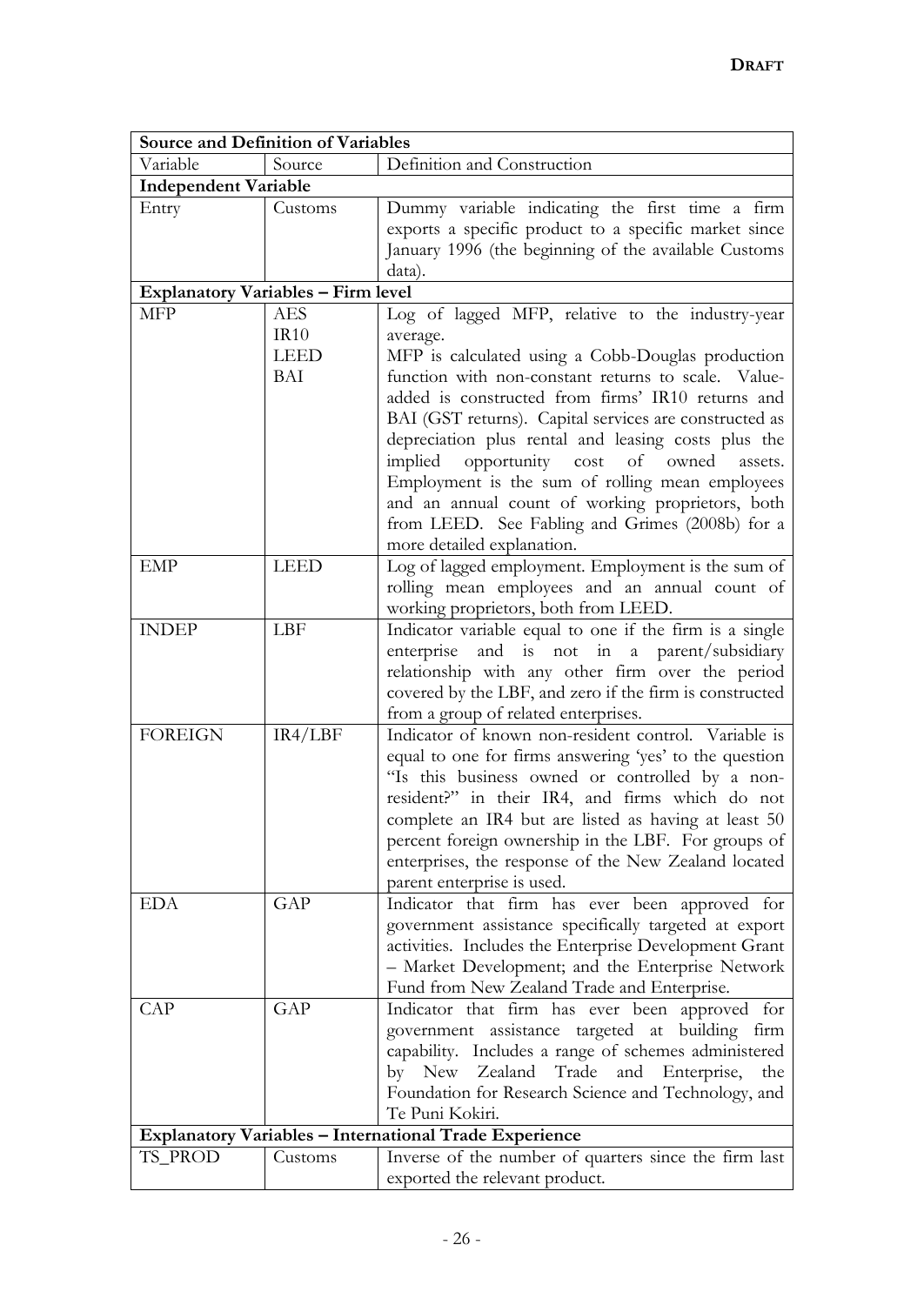| TS_CTY               | Customs   | Inverse of the number of quarters since the firm last   |
|----------------------|-----------|---------------------------------------------------------|
|                      |           | exported to the relevant country                        |
| TS_PROD_I            | Customs   | Inverse of the number of quarters since the firm last   |
|                      |           | imported the relevant product.                          |
| TS_CTY_I             | Customs   | Inverse of the number of quarters since the firm last   |
|                      |           | imported from the relevant country                      |
| TS_RELN_I            | Customs   | Inverse of the number of quarters since the firm last   |
|                      |           | imported the relevant product from the relevant         |
|                      |           | country                                                 |
|                      |           | <b>Explanatory Variables - Demonstration Effects</b>    |
| DEMO_PROD            |           | Proportion of the average number of other live          |
|                      |           | manufacturing firms which began exporting the           |
|                      |           | relevant product over the past 12 months.               |
| DEMO_CTY             |           | Proportion of the average number of other live          |
|                      |           | manufacturing firms which began exporting to the        |
|                      |           | relevant country over the past 12 months.               |
| DEMO_RELN            |           | Proportion of the average number of other live          |
|                      |           | manufacturing firms which began exporting the           |
|                      |           | relevant product to the relevant country over the past  |
|                      |           | 12 months.                                              |
|                      |           | <b>Explanatory Variables - Macroeconomic Conditions</b> |
| <b>GDP</b>           | <b>UN</b> | Estimates of destination country GDP at constant        |
|                      |           | 1990 prices in US Dollars.                              |
| POP                  | <b>UN</b> | Log of destination country population                   |
|                      |           |                                                         |
| $D1$ <sub>-POP</sub> |           | Log 1-year growth in population of destination          |
| GDP_PP               | <b>UN</b> | Log of destination GDP per capita                       |
|                      |           |                                                         |
| D1_GDP_PP            |           | Log 1-year growth in destination GDP per capita         |
| <b>OPEN</b>          | <b>UN</b> | Log total imports of goods and services / GDP in        |
|                      |           | destination                                             |
|                      |           |                                                         |
| D1_OPEN              |           | Log 1-year growth in destination imports/GDP            |
| <b>EXRATE</b>        | IFS       | Deviation of destination country exchange rate from     |
|                      |           | its three year rolling average relative to the New      |
|                      |           | Zealand dollar. Authors' calculations from monthly      |
|                      |           | SDR exchange rates.                                     |
|                      |           |                                                         |
| LOW_DEV              |           | LOW_DEV and HIGH_DEV are the absolute values            |
| HIGH_DEV             |           | of this deviation when the New Zealand dollar is,       |
|                      |           | respectively, below and above its average valuation     |
|                      |           | relative to the currency of the destination country in  |
|                      |           | Authors' calculations from monthly SDR<br>question.     |
|                      |           | exchange rates.                                         |
| D1_NZGDP             | <b>UN</b> | Log 1-year difference in New Zealand GDP                |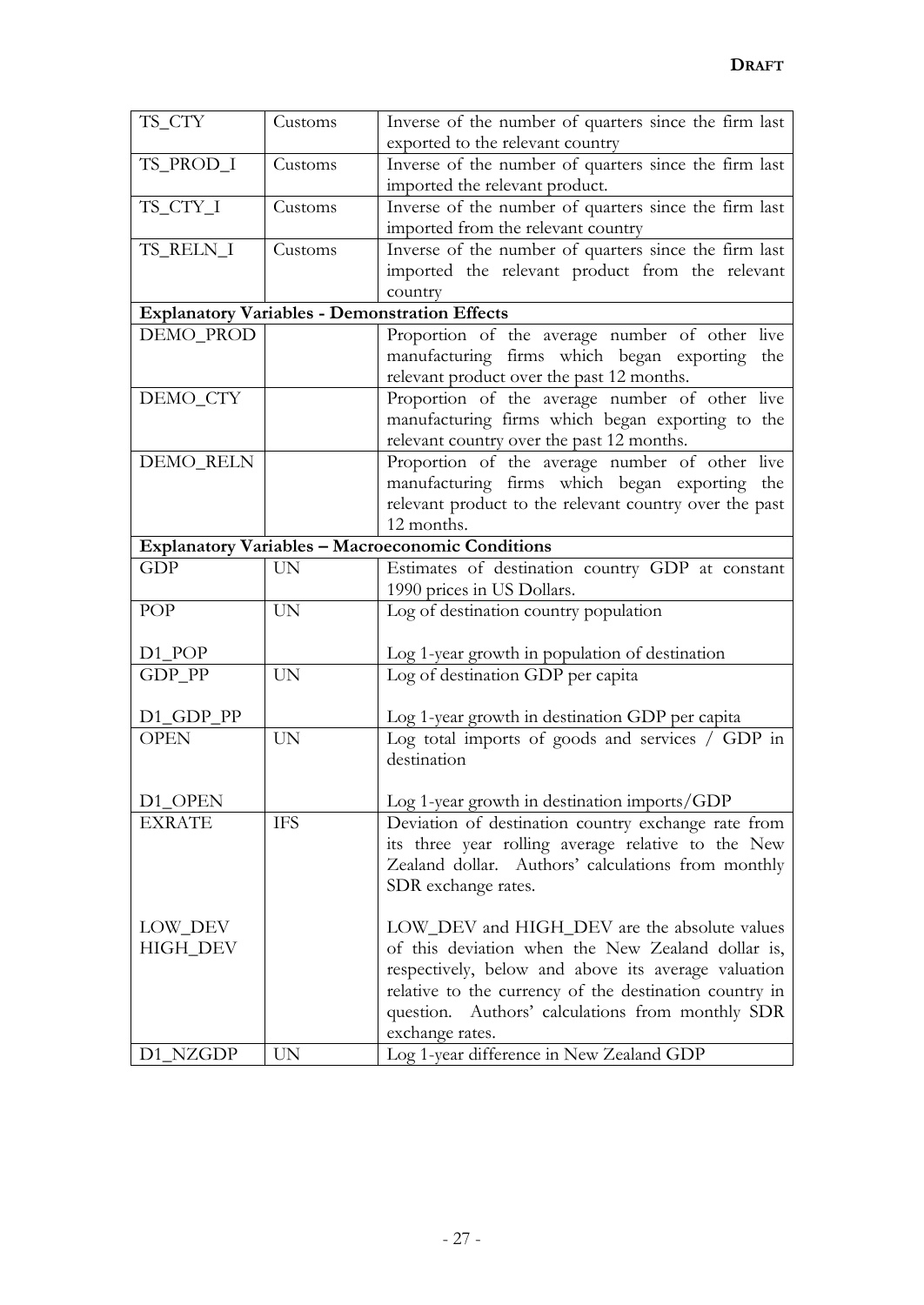#### **Countries Included in Analysis**

Potential trade partners are included in the analysis if they have a consistent series of macro data available over the time period in question. A number of customs destinations are not independent countries (eg. US Minor Outlying Islands, Antarctica) and therefore do not have macroeconomic data available. We choose to exclude these destinations from the analysis, rather than including them as part of eg. the US, as export costs are assumed to have a geographical component. In addition there are a small number of countries which do not have consistent data available over the relevant time period (eg Afghanistan, Democratic Republic of Congo/Zaire) or have undergone political changes (eg. Indonesia/East Timor). These countries are excluded from the analysis.

The countries which are included are listed below:

Albania; Algeria; Angola; Anguilla; Antigua and Barbuda; Argentina; Armenia; Aruba; Australia; Austria; Azerbaijan, Republic of; Bahamas, The; Bahrain, Kingdom of; Bangladesh; Barbados; Belarus; Belgium; Belize; Benin; Bhutan; Bolivia; Bosnia & Herzegovina; Botswana; Brazil; Brunei Darussalam; Bulgaria; Burkina Faso; Burundi; Cambodia; Cameroon; Canada; Cape Verde; Central African Rep.; Chad; Chile; China, Mainland; China, Hong Kong; China, Macao; Colombia; Comoros; Congo, Republic of; Costa Rica; Côte d'Ivoire; Croatia; Cyprus; Czech Republic; Denmark; Djibouti; Dominica; Dominican Republic; Ecuador; Egypt; El Salvador; Equatorial Guinea; Eritrea; Estonia; Ethiopia; Fiji; Finland; France; Gabon; Gambia, The; Georgia; Germany; Ghana; Greece; Grenada; Guatemala; Guinea-Bissau; Guyana; Haiti; Honduras; Hungary; Iceland; India; Iran, Independent Republic of; Ireland; Israel; Italy; Jamaica; Japan; Jordan; Kazakhstan; Kenya; Kiribati; Korea; Kuwait; Kyrgyz Republic; Lao People's Democratic Republic; Latvia; Lebanon; Lesotho; Liberia; Libya; Lithuania; Luxembourg; Macedonia, FYR; Madagascar; Malawi; Malaysia; Maldives; Mali; Malta; Mauritius; Mexico; Moldova; Mongolia; Montserrat; Morocco; Mozambique; Myanmar; Namibia; Nepal; Netherlands; Netherlands Antilles; Nicaragua; Niger; Nigeria; Norway; Oman; Pakistan; Panama; Papua New Guinea; Paraguay; Peru; Philippines; Poland; Portugal; Qatar; Romania; Russia; Rwanda; Samoa; Saudi Arabia; Senegal; Seychelles; Sierra Leone; Singapore; Slovak Republic; Solomon Islands; South Africa; Spain; Sri Lanka; St. Vincent & Grenadines; Sudan; Suriname; Swaziland; Sweden; Switzerland; Syrian Arab Republic; Tajikistan; Thailand; Togo; Tonga; Trinidad and Tobago; Tunisia; Turkey; Uganda; Ukraine; United Arab Emirates; United Kingdom; United States; Uruguay; Vanuatu; Venezuela, Bolivarian Republic of; Vietnam; Zambia; Zimbabwe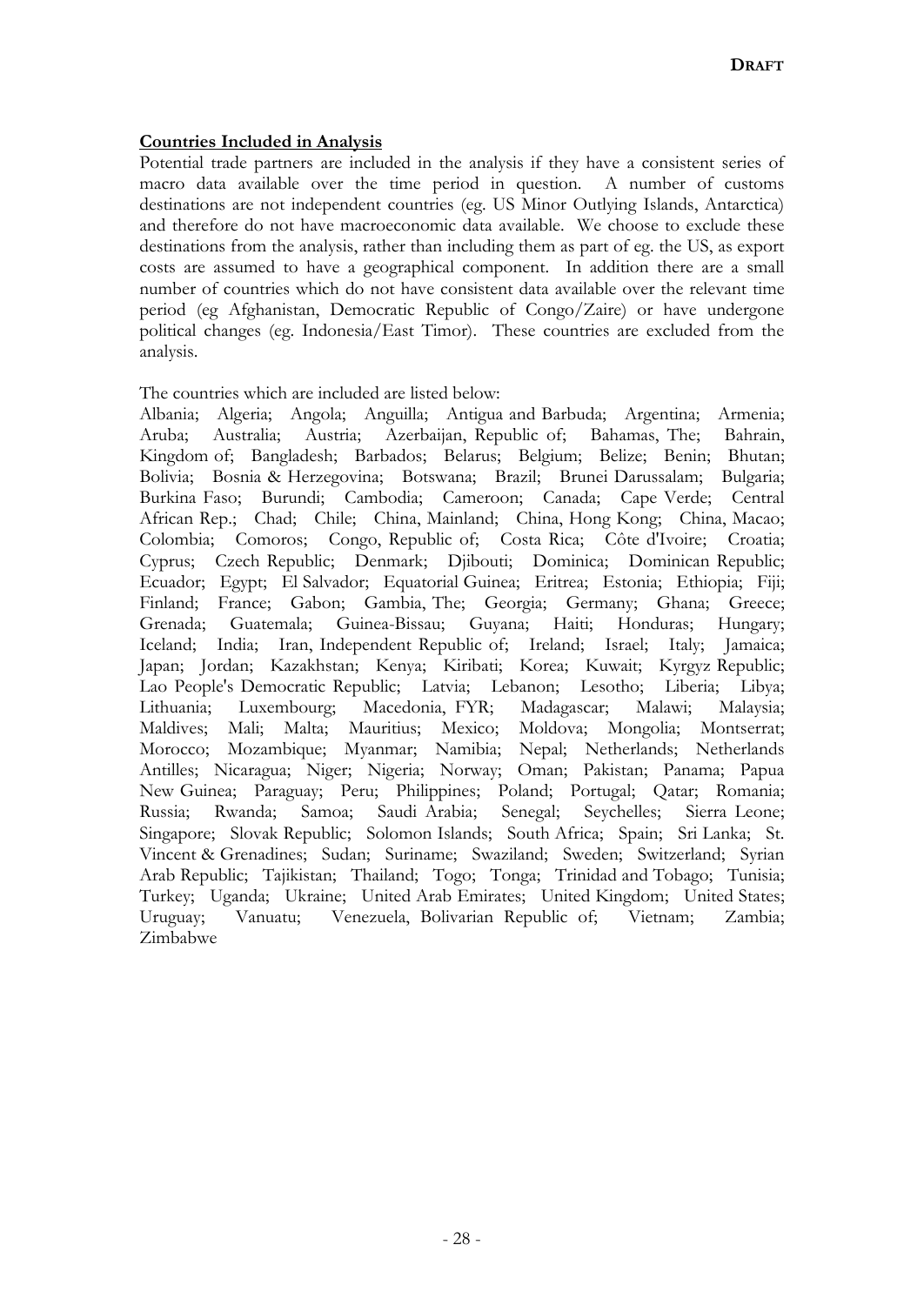#### **Industry Coverage**

- C211 Meat and Meat Product Manufacturing
- C212 Dairy Product Manufacturing
- C213 Fruit and Vegetable Processing
- C214 Oil and Fat Manufacturing
- C215 & C216 Flour Mill and Cereal Food Manufacturing & Bakery Product Manufacturing
- C217 Other Food Manufacturing
- C218 & C219 Beverage and Malt Manufacturing & Tobacco Product Manufacturing
- C221 Textile Fibre, Yarn and Woven Fabric Manufacturing
- C222 Textile Product Manufacturing
- C223 Knitting Mills
- C224 Clothing Manufacturing
- C225 Footwear Manufacturing
- C226 Leather and Leather Product Manufacturing
- C231 Log Sawmilling and Timber Dressing
- C232 Other Wood Product Manufacturing
- C233 Paper and Paper Product Manufacturing
- C241 Printing and Services to Printing
- C242 & C243 Publishing & Recorded Media Manufacturing and Publishing
- C251 & C252 Petroleum Refining & Petroleum and Coal Product Manufacturing nec
- C253 Basic Chemical Manufacturing
- C254 Other Chemical Product Manufacturing
- C255 Rubber Product Manufacturing
- C256 Plastic Product Manufacturing
- C261 Glass and Glass Product Manufacturing
- C262 Ceramic Manufacturing
- C263 Cement, Lime, Plaster and Concrete Product Manufacturing
- C264 Non-Metallic Mineral Product Manufacturing nec
- C271 Iron and Steel Manufacturing
- C272 & C273 Basic Non-Ferrous Metal Manufacturing & Non-Ferrous Basic Metal Product Manufacturing
- C274 Structural Metal Product Manufacturing
- C275 Sheet Metal Product Manufacturing
- C276 Fabricated Metal Product Manufacturing
- C281 Motor Vehicle and Part Manufacturing
- C282 Other Transport Equipment Manufacturing
- C283 Photographic and Scientific Equipment Manufacturing
- C284 Electronic Equipment Manufacturing
- C285 Electrical Equipment and Appliance Manufacturing
- C286 Industrial Machinery and Equipment Manufacturing
- C291 Prefabricated Building Manufacturing
- C292 Furniture Manufacturing
- C294 Other Manufacturing
	- C2941 Jewellery and Silverware Manufacturing
	- C2942 Toy and Sporting Good Manufacturing
	- C2949 Manufacturing nec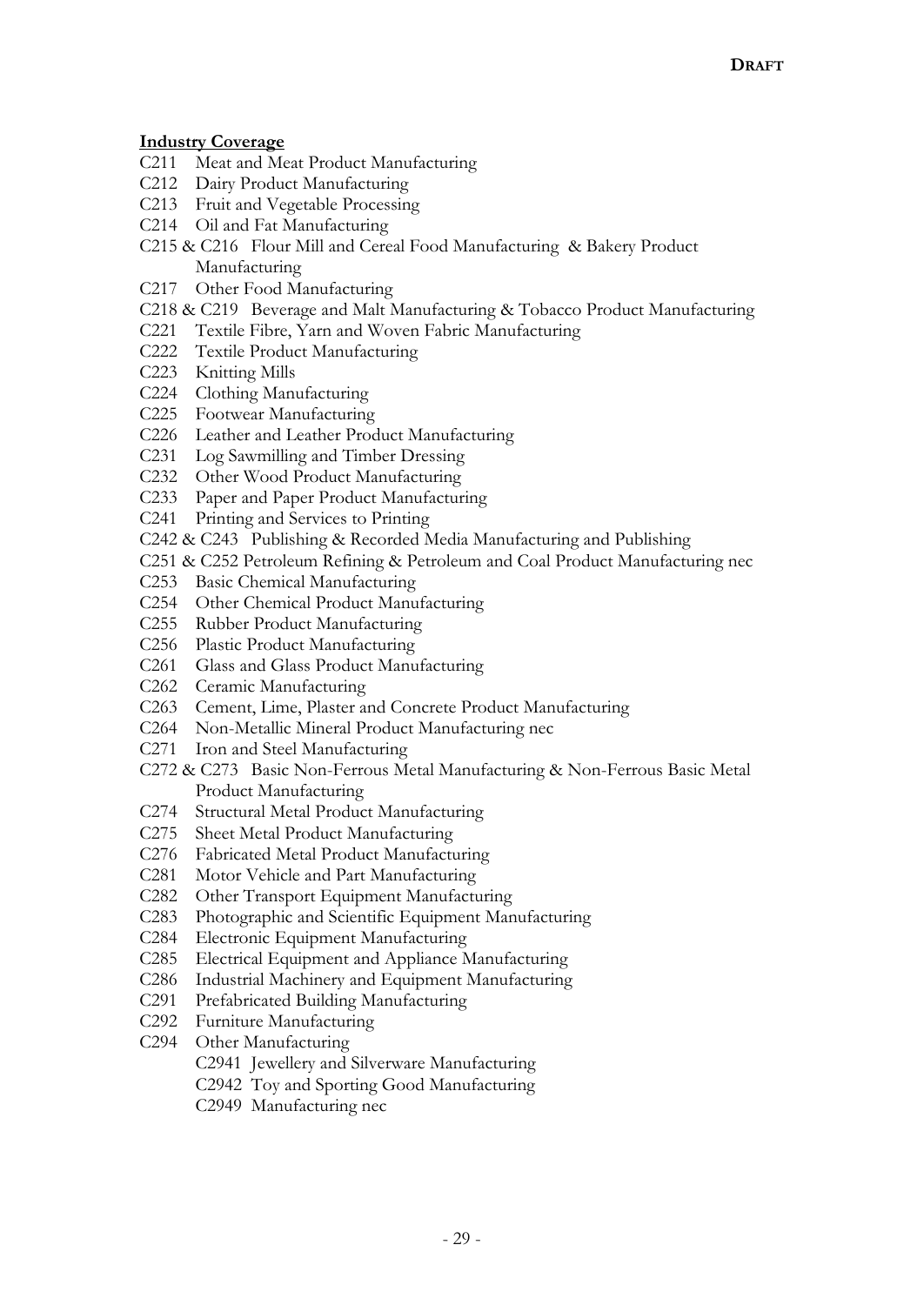# **Appendix B: Customs Export and Import Entry Forms**





Te Mana Arai o Aotearoa

| Client Reference                           |        |                      |                             |              |                         |        | <b>Entry Type</b>  |                                                                           |                  | <b>Entry Number</b> |                          |                         |                     |  |
|--------------------------------------------|--------|----------------------|-----------------------------|--------------|-------------------------|--------|--------------------|---------------------------------------------------------------------------|------------------|---------------------|--------------------------|-------------------------|---------------------|--|
|                                            |        |                      |                             |              |                         |        |                    |                                                                           |                  |                     |                          |                         |                     |  |
| Payment Method (Drawback)                  |        |                      |                             |              |                         |        |                    |                                                                           |                  |                     |                          |                         |                     |  |
|                                            |        |                      |                             |              |                         |        |                    |                                                                           |                  |                     |                          |                         |                     |  |
| Exporter/Licensee                          |        |                      |                             |              | Code                    |        |                    | Agent                                                                     |                  |                     |                          |                         | Code                |  |
|                                            |        |                      |                             |              |                         |        |                    |                                                                           |                  |                     |                          |                         |                     |  |
| Customs Controlled Area                    |        |                      |                             |              | Code                    |        |                    |                                                                           |                  |                     |                          |                         | Declarants Code     |  |
|                                            |        |                      |                             |              |                         |        |                    |                                                                           |                  |                     |                          |                         |                     |  |
| Country of Destination                     |        |                      |                             |              |                         |        |                    |                                                                           |                  |                     |                          |                         |                     |  |
|                                            |        |                      |                             |              |                         |        |                    |                                                                           |                  |                     |                          |                         |                     |  |
| Deposit (Refund)                           |        |                      | <b>Process Indicator</b>    |              |                         |        |                    | declare that the particulars contained in this entry are true and correct |                  |                     |                          |                         |                     |  |
|                                            |        |                      | Sold/Consignment            |              |                         |        |                    |                                                                           |                  |                     |                          |                         |                     |  |
|                                            |        |                      |                             |              |                         |        |                    |                                                                           |                  |                     |                          |                         |                     |  |
|                                            |        |                      |                             |              |                         |        |                    |                                                                           | Signature        |                     |                          |                         | Date                |  |
| <b>COMPLETION OF SIGHT/TEMPORARY ENTRY</b> |        |                      |                             |              | PERMIT INFORMATION      |        |                    |                                                                           |                  |                     | <b>OTHER INFORMATION</b> |                         |                     |  |
| Original Entry Number                      |        |                      |                             |              | Authority               | Number |                    |                                                                           |                  | Code                | Data                     |                         |                     |  |
|                                            |        |                      |                             |              |                         |        |                    |                                                                           |                  |                     |                          |                         |                     |  |
|                                            |        |                      |                             |              |                         |        |                    |                                                                           |                  |                     |                          |                         |                     |  |
|                                            |        |                      |                             |              |                         |        |                    |                                                                           |                  |                     |                          |                         |                     |  |
|                                            |        |                      |                             |              |                         |        |                    |                                                                           |                  |                     |                          |                         |                     |  |
| Remarks                                    |        |                      |                             |              |                         |        |                    |                                                                           |                  |                     |                          |                         |                     |  |
|                                            |        |                      |                             |              |                         |        |                    |                                                                           |                  |                     |                          |                         |                     |  |
|                                            |        |                      |                             |              |                         |        |                    |                                                                           |                  |                     |                          |                         |                     |  |
|                                            |        |                      |                             |              |                         |        |                    | <b>SHIPPING DETAILS</b>                                                   |                  |                     |                          |                         |                     |  |
| Mode of Transport                          |        | Voyage No.           |                             | Craft/Flight |                         |        |                    |                                                                           | Date of Export   |                     |                          | Total Gross Weight (kg) |                     |  |
| Sea / Air / Mail                           |        |                      |                             |              |                         |        |                    |                                                                           |                  |                     |                          |                         |                     |  |
| Port of Loading                            |        |                      | Port of Discharge           |              |                         |        | Delivery Authority |                                                                           |                  |                     |                          | Code                    |                     |  |
|                                            |        |                      |                             |              |                         |        |                    |                                                                           |                  |                     |                          |                         |                     |  |
| <b>CONTAINER AND PACKAGE INFORMATION</b>   |        |                      |                             |              |                         |        |                    |                                                                           |                  |                     |                          |                         |                     |  |
| Number & Type of Packages                  |        |                      | Container Number            |              |                         |        |                    | Container Status   Bill Number                                            | <b>Bill Type</b> |                     |                          |                         |                     |  |
|                                            |        |                      |                             |              |                         |        |                    |                                                                           |                  |                     |                          |                         |                     |  |
|                                            |        |                      |                             |              |                         |        |                    |                                                                           |                  |                     |                          |                         |                     |  |
|                                            |        |                      |                             |              |                         |        |                    |                                                                           |                  |                     |                          |                         |                     |  |
|                                            |        |                      |                             |              |                         |        |                    |                                                                           |                  |                     |                          |                         |                     |  |
|                                            |        |                      |                             |              |                         |        |                    | <b>DETAIL LINE INFORMATION</b>                                            |                  |                     |                          |                         |                     |  |
| Detail Line No.                            |        | Description of Goods |                             |              |                         |        |                    |                                                                           |                  | <b>Tariff Item</b>  |                          |                         |                     |  |
|                                            |        |                      |                             |              |                         |        |                    |                                                                           |                  |                     |                          |                         |                     |  |
|                                            |        |                      |                             |              |                         |        |                    |                                                                           |                  | Country of Origin   |                          |                         |                     |  |
|                                            |        |                      |                             |              |                         |        |                    |                                                                           |                  |                     |                          |                         |                     |  |
| <b>Statistical Unit</b>                    |        |                      | <b>Statistical Quantity</b> |              |                         |        |                    | Supplementary Unit                                                        |                  |                     | Supplementary Quantity   |                         |                     |  |
|                                            |        |                      |                             |              |                         |        |                    |                                                                           |                  |                     |                          |                         |                     |  |
| FOB (Whole NZ\$)                           |        |                      |                             |              | Exchange Rate Indicator |        |                    | Currency Code   Exchange Rate                                             |                  |                     |                          | FOB (Foreign)           |                     |  |
|                                            |        |                      |                             |              |                         |        |                    |                                                                           |                  |                     |                          |                         |                     |  |
| Misc. Reason Code                          |        |                      | Misc. Amount NZ\$           |              |                         |        | Drawback Duty NZ\$ |                                                                           |                  | Drawback GST NZ\$   |                          |                         | Total Drawback NZ\$ |  |
|                                            |        |                      |                             |              |                         |        |                    |                                                                           |                  |                     |                          |                         |                     |  |
| PERMIT INFORMATION                         |        |                      |                             |              |                         |        | PROHIBITED GOODS   |                                                                           |                  |                     |                          |                         |                     |  |
|                                            |        |                      |                             |              |                         |        |                    |                                                                           |                  |                     | OTHER INFORMATION        |                         |                     |  |
| Authority                                  | Number |                      |                             |              | Code                    |        |                    |                                                                           |                  | Code                | Data                     |                         |                     |  |
|                                            |        |                      |                             |              |                         |        |                    |                                                                           |                  |                     |                          |                         |                     |  |
|                                            |        |                      |                             |              |                         |        |                    |                                                                           |                  |                     |                          |                         |                     |  |
|                                            |        |                      |                             |              |                         |        |                    |                                                                           |                  |                     |                          |                         |                     |  |
|                                            |        |                      |                             |              |                         |        |                    | <b>ENTRY TOTAL</b>                                                        |                  |                     |                          |                         |                     |  |
|                                            |        |                      |                             |              |                         |        |                    |                                                                           |                  |                     |                          | Total Drawback NZ\$     |                     |  |
|                                            |        |                      |                             |              |                         |        |                    |                                                                           |                  |                     |                          |                         |                     |  |

\* An Export Entry Transaction Fee is payable when making this entry.